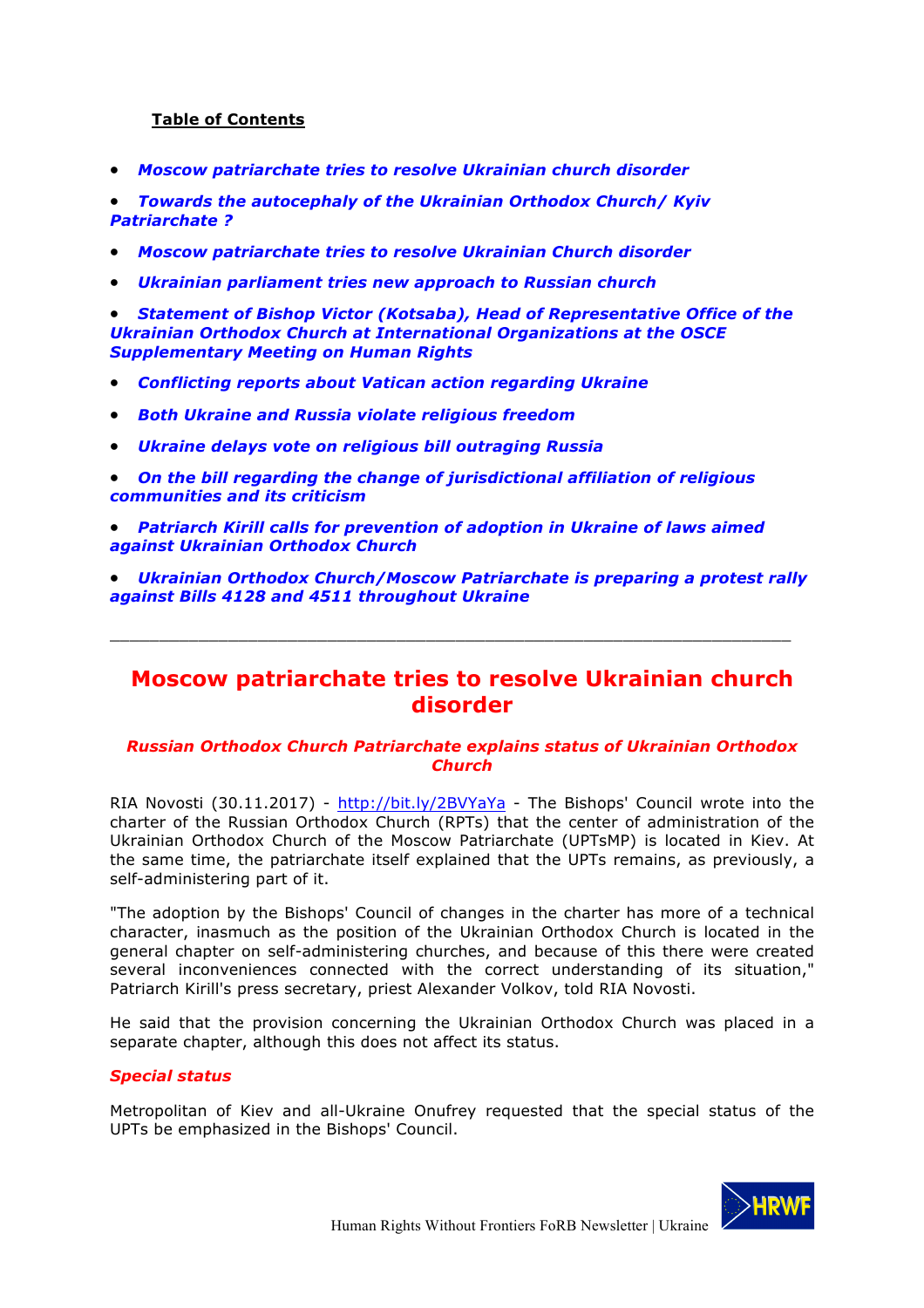"Recently several public and political forces have been activated that are undertaking attempts to discredit the Ukrainian Orthodox Church in the eyes of Ukrainian society, which are claiming that it has a "non-independent" status. They ignore the special status of the Ukrainian Orthodox Church that was established by a decision of the Bishops' Council of the Russian Orthodox Church in 1990, and at the same time they cite the current charter of the Russian Orthodox Church," he said.

The metropolitan said that it is necessary to emphasize the special status of the UPTs in order to avoid "subsequent speculations aimed at undermining the authority of the Ukrainian Orthodox Church in the eyes of millions of Ukrainians."

#### *Changes in the charter*

In the current charter, the status of the Ukrainian Orthodox Church is stated in point 18 of chapter XI under the title "Self-administering Churches." Onufrey noted that this point "does not fully reflect the decision of the RPTs Bishops' Council of 1990 granting to the Ukrainian Orthodox Church independence and autonomy in its administration." The Kiev metropolitan suggested creating a separate chapter under the title "Ukrainian Orthodox Church." The metropolitan's suggestion was adopted unanimously.

There was also introduced into the charter a specification according to which a general church judiciary has jurisdiction in the entire Russian church except for the UPTs. From this time on it will be called "Supreme Church-wide Court." Now decisions on cases of representatives of the clergy of the UPGTs who violate church canons will be made by the leadership of the Ukrainian Orthodox Church and not the patriarch of Moscow, as previously. At the same time, the final appellate instance remains the Bishops' Council of the RPTs.

#### *To inhibit anti-church laws in Ukraine*

In the opinion of the chief academic researcher and director of the Center for the Study of Problems of Religion and Society of the Institute of Europe of the Russian Academy of Sciences, Roman Lunkin, the changes will help to avoid the adoption of the anti-church draft laws in the Rada.

"Certainly, this does not change the administrative structure of the UPTs. Everything remains as it was. But the perception of the UPTs changes; at least such an attempt has been made. In addition, this may help avoid accusing the UPTs that its center is located in 'the country of an aggressor,' as indicated in the Rada's bill. This is a reasonable political step in order to avoid this," Lunkin notes.

In his opinion, the changes in the charter ameliorate the difficult situation of the UPTs in the country. At the same time actually "there is no evidence" that the Moscow patriarchate actually interferes in the internal affairs of the Ukrainian church.

In mid-May the Supreme Soviet planned to consider two controversial draft laws about the status of religious organizations. The first of them proposes that religious organizations whose administrative centers are located in a state that Ukraine has recognized as an "aggressor country" will be able to appoint metropolitans and bishops only with the consent of government agencies.

The second draft law proposes to grant parishioners the right to change the jurisdiction of religious parishes, whose centers operate in Ukraine and beyond its borders. The vicechairman of the "Petro Poroshenko Bloc," Aleksei Goncharenko, later declared that parliament still will not consider these bills, since there is not the necessary number of votes for their adoption.

### *Bishops' Council*

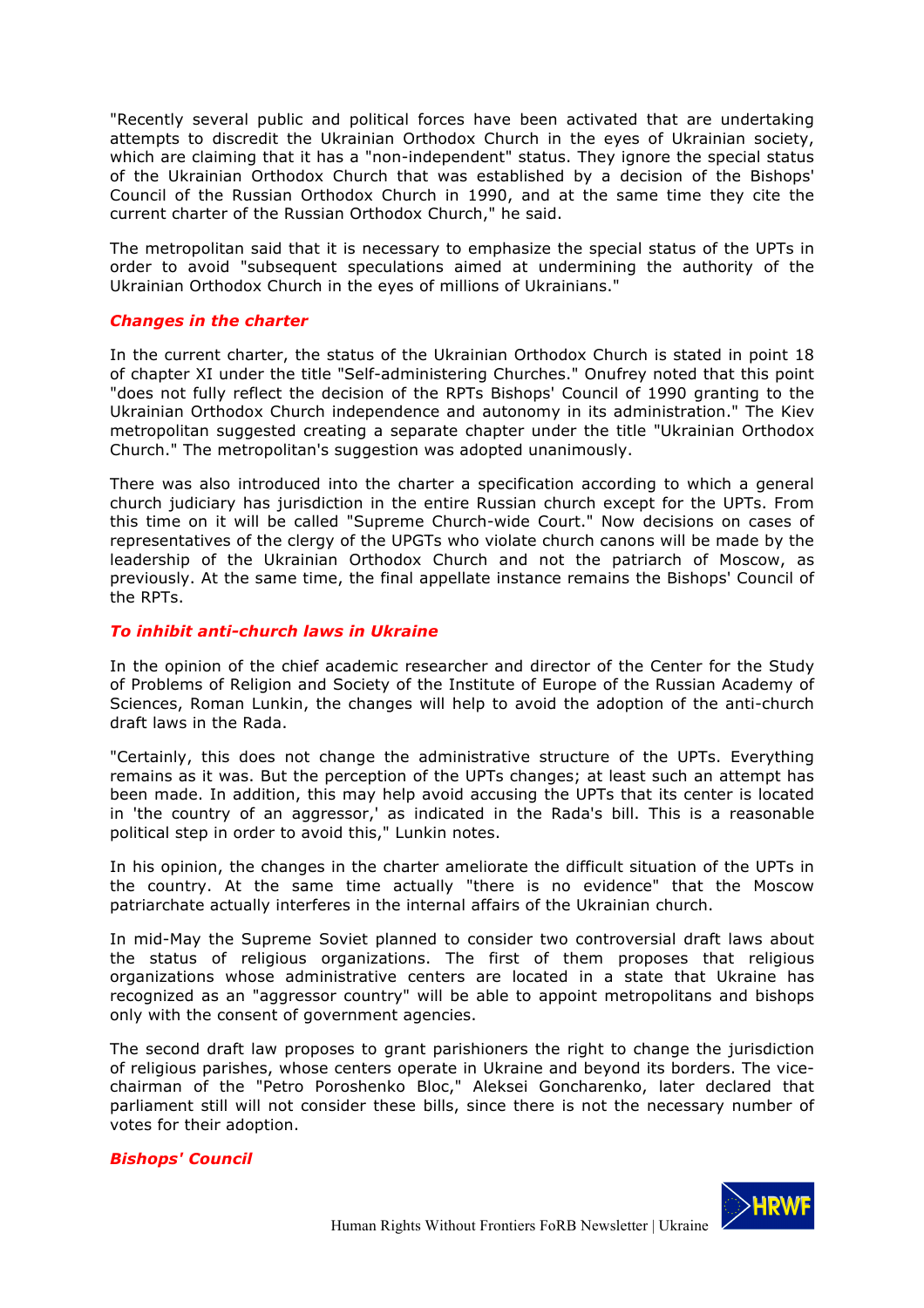The Bishops' Council is a council of bishops that is convened for discussing and deciding issues and matters of doctrine, religious life, moral questions, and also the structure of church life. Usually it meets once every few years.

At the opening of the Bishops' Council in the Moscow church of Christ the Savior, Patriarch Kirill made a programmatic report. He summarized the activity of the church in the past years and identified topics for further discussion.

The council was attended by bishops from all Russian and foreign dioceses of the RPTs. It had a record number of participants: according to information from the patriarch's press service, 347 bishops were registered for it. The council coincided with the centennial jubilee of the great local council of the Russian Orthodox Church of 1917-1918, which was conducted during the height of revolutionary events and preceded the start of massive repressions against the clergy. The chief decision of the local council 100 years ago was the restoration of the patriarchate in Rus after more than 200 years of the synodal period (when the church did not have a leader in the person of a patriarch and was subordinate to state authority).

On Friday, President Vladimir Putin will address the Bishops' Council for the first time. (tr. by PDS, posted 30 November 2017)

# **Towards the autocephaly of the Ukrainian Orthodox Church/ Kyiv Patriarchate ?**

HRWF (04.12.2017) – A new arm-twisting has suddenly flared up again between the Ukrainian Orthodox Church/ Kyiv Patriarchate and the Russian Orthodox Church in Moscow about a letter allegedly sent by Patriarch Filaret (UOC-KP) to the Bishops' Council of the Russian Orthodox Church. Autocephaly by the UOC-KP or repentance about the schism? Some doubt the authenticity of the letter or suspect a biased use in Moscow …

## **A Timeline**

## *ROC Council claims Filaret asks forgiveness and restoration of Eucharistic unity: UOC-KP prepares to respond*

**RISU (30.11.2017)** - http://bit.ly/2AoOOVB - Patriarch of the UOC-KP Filaret has asked the Russian Orthodox Church for forgiveness in a letter addressed to the Bishops' Council of the Russian Orthodox Church. This is stated in a message on the website of the Russian Orthodox Church.

"The Council of Bishops heard a written appeal by Filaret to His Holiness Patriarch Kirill of Moscow and All Russia and the bishops of the Russian Orthodox Church on November 16, 2017," the message of the Russian Orthodox Church says.

"The letter contains a request for the restoration of Eucharistic and prayerful communication with Christians in the Ukrainian church schism and the abolition of all decisions, including threats of excommunication ... for the sake of the achievement God commanded peace between the conscientious Orthodox Christians and the reconciliation between peoples."

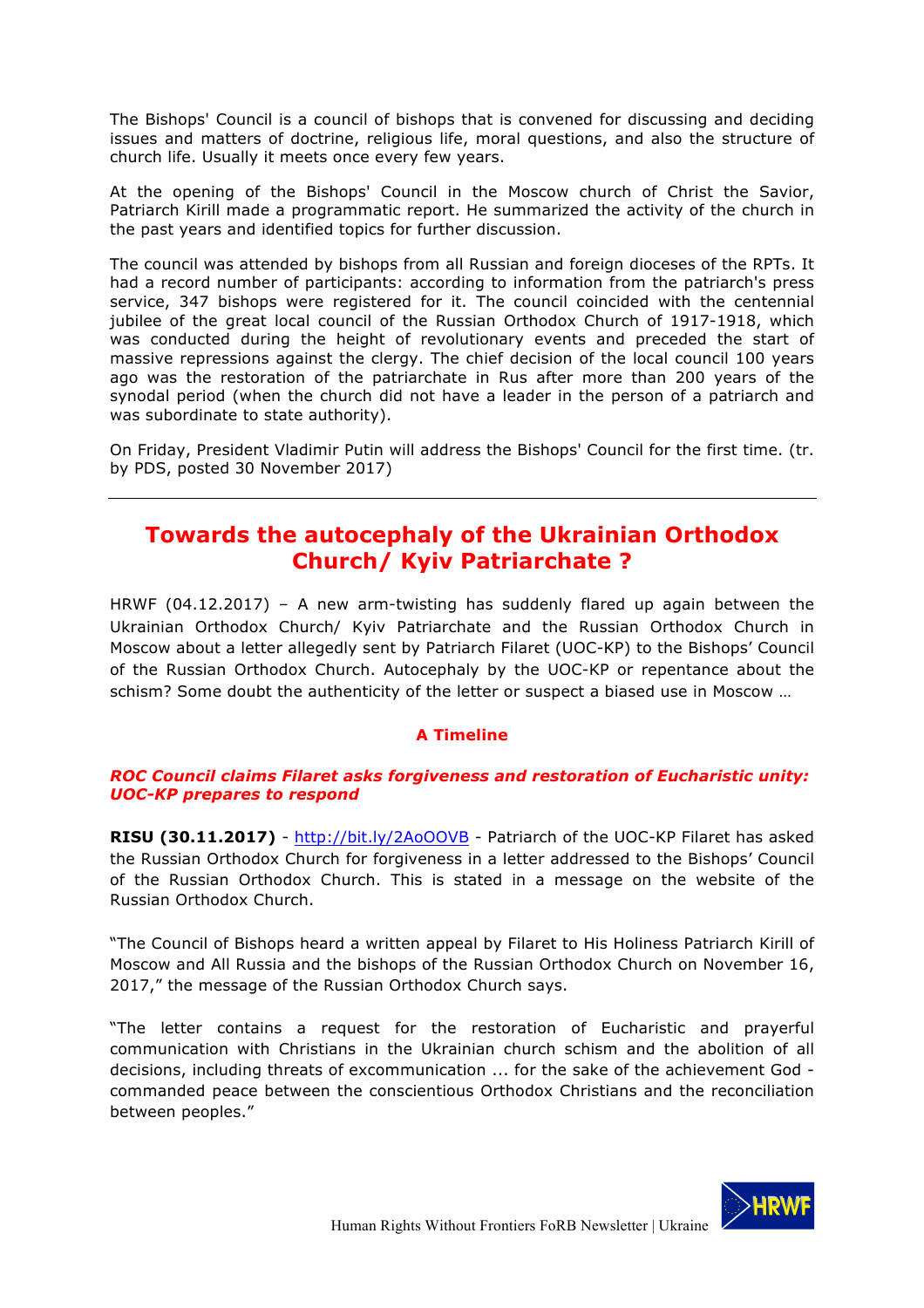The letter ends with the words: "I ask forgiveness for all that I have sinned in word, deed and with all my feelings, and sincerely forgive everybody from pure heart."

"The council is pleased to hear the appeal as a step towards overcoming the split and restoring ecclesial communion from those who once fell seceded from unity with the canonical Ukrainian Orthodox Church," the statement reads.

"After the twenty-five grievous years of strife, violence, mutual hostility, insults and disadvantages that arose in Ukrainian Orthodoxy and Ukrainian society as a result of the split, finally, there is an opportunity to stand on the path of restoration of unity," the ROC members summed up.

For further negotiations with Patriarch Filaret, the Council of the Russian Orthodox Church set up a commission consisting of:

- 1) Metropolitan Hilarion of Volokolamsk (Chair);
- 2) Metropolitan Anthony of Boryspil and Brovary (Ukrainian Orthodox Church);

3) Metropolitan Feodor of Kamyanets-Podilsky and Horodok (Ukrainian Orthodox Church);

- 4) Metropolitan Mytrofan of Luhansk and Alchevsk (Ukrainian Orthodox Church);
- 5) Archpriest Nikolai Balashov;
- 6) Archpriest Mykolai Danilevich (Ukrainian Orthodox Church);
- 7) Archpriest Igor Yakymchuk (Secretary).

After this message was shared by the press service of the Russian Orthodox Church, the reaction of the UOC-KP came soon.

**Tomorrow, on December 1, at 14-00, Patriarch Filaret will give a press conference for the media at his residence (36 Pushkinskaya str.).** This was reported by Archbishop Evrostratiy (Zorya) of the UOC-KP on his Facebook page. He added: "I will briefly note: the only dialogue that the Patriarch and the UOC-KP desire and are willing to conduct with the Russian Orthodox Church – a dialogue on the recognition of autocephaly of the Ukrainian Church by Moscow. There can be no question of any repentance before the Russian Orthodox Church or even the return to its fold."

## *Interfax-Religion/ Russia issued seven press releases in one day (1 December)!*

- § Ukrainian Orthodox Church denies that Filaret's letter to Patriarch Kirill contained request for autocephaly **01 December 2017, 14:55**
- § There are no plans for meeting between Patriarch Kirill and head of "Kiev patriarchate" - Metropolitan Hilarion **01 December 2017, 14:58**
- **Metropolitan Hilarion denies Filaret's letter to Kirill written on Moscow** Patriarchate's initiative **01 December 2017, 15:00**

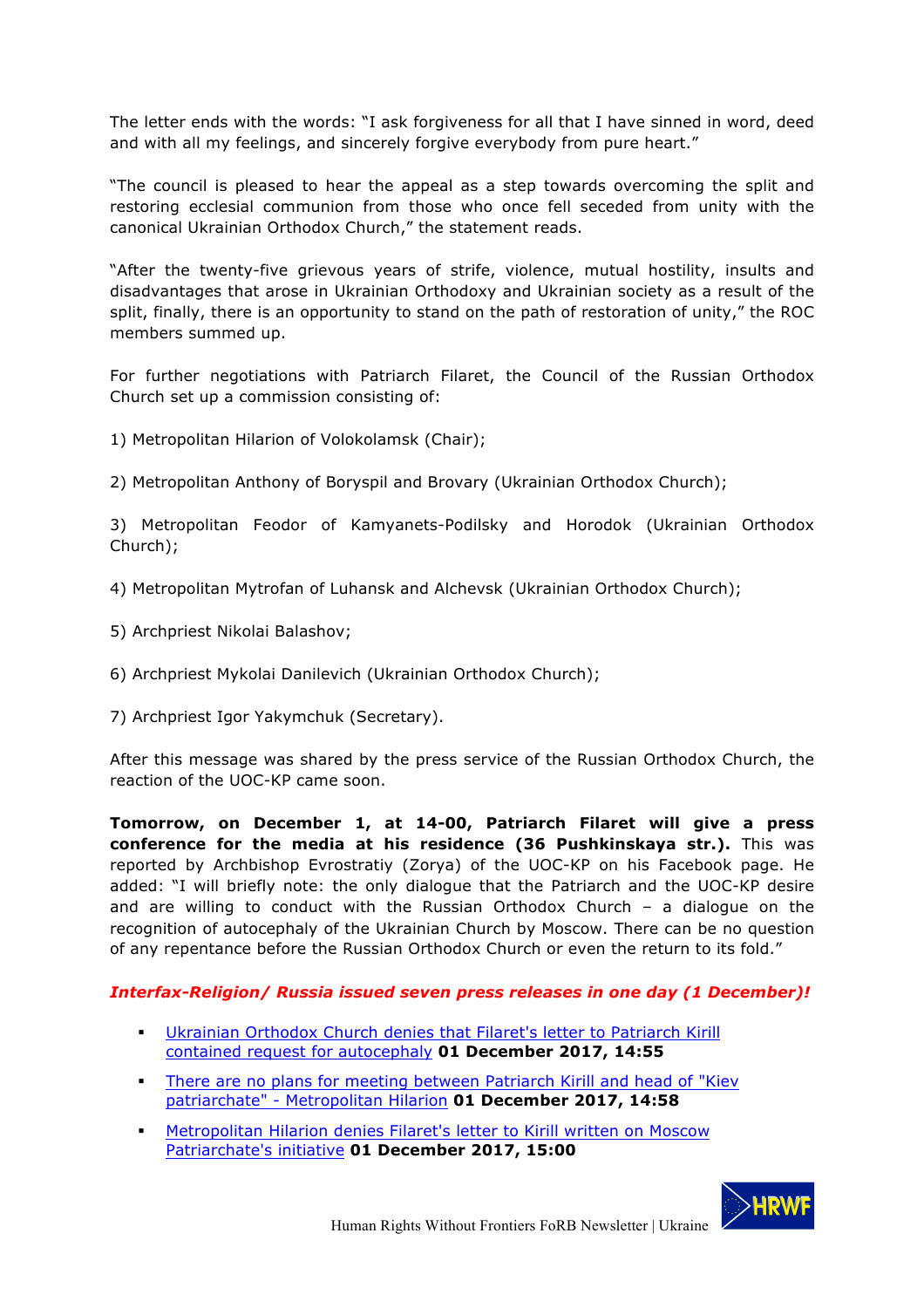- § Filaret: Ukrainian church will never go back to Moscow Patriarchate **01 December 2017, 17:41**
- Dialogue on reconciliation with Ukrainian Orthodox Church of Kiev Patriarchate was initiated by Russian Orthodox Church through its Church Abroad **01 December 2017, 17:46**
- § Anathema doesn't cause Filaret concern **01 December 2017, 18:56**
- § Autocephaly is goal of Kiev Patriarchate Filaret **01 December 2017, 19:00**

## *Autocephaly is goal of Ukrainian Orthodox Church of Kyiv Patriarchate - Filaret*

**Interfax/ Ukraine (01.12.2017/ 18h50)** - http://bit.ly/2jGZSFp - The Ukrainian Orthodox Church of the Kyiv Patriarchate is ready to engage in dialogue with the Russian Orthodox Church on its autocephaly, but will resolve this issue with Constantinople if Moscow refuses, Patriarch Filaret (Denysenko) of the Ukrainian Orthodox Church of the Kyiv Patriarchate said.

"We did not initiate this dialogue [with the Russian Orthodox Church]. Moscow initiated it. And we are in dialogue on autocephaly with the Ecumenical Patriarchate of Constantinople. Because they [Moscow] offered us reconciliation and paths to reconciliation, we took that step [of writing the letter]," he told a press conference in Kyiv on Friday.

The head of the Ukrainian Orthodox Church of the Kyiv Patriarchate said he believes the story with the letter will not complicate negotiations between the Kyiv Patriarchate and Constantinople.

The Constantinople patriarch claims that Ukraine is a canonical territory of Constantinople, he said.

"If Moscow does not want to conduct negotiations with us on an autocephalous church, we will have negotiations with the Patriarchate of Constantinople on that autocephaly. Autocephaly is our goal," Filaret said.

# **Moscow patriarchate tries to resolve Ukrainian Church disorder**

## *Russian Orthodox Church Patriarchate explains status of Ukrainian Orthodox Church*

RIA Novosti (30.11.2017) - https://ria.ru/religion/20171130/1509965360.html - The Bishops' Council wrote into the charter of the Russian Orthodox Church (RPTs) that the center of administration of the Ukrainian Orthodox Church of the Moscow Patriarchate (UPTsMP) is located in Kiev. At the same time, the patriarchate itself explained that the UPTs remains, as previously, a self-administering part of it.

"The adoption by the Bishops' Council of changes in the charter has more of a technical character, inasmuch as the position of the Ukrainian Orthodox Church is located in the general chapter on self-administering churches, and because of this there were created

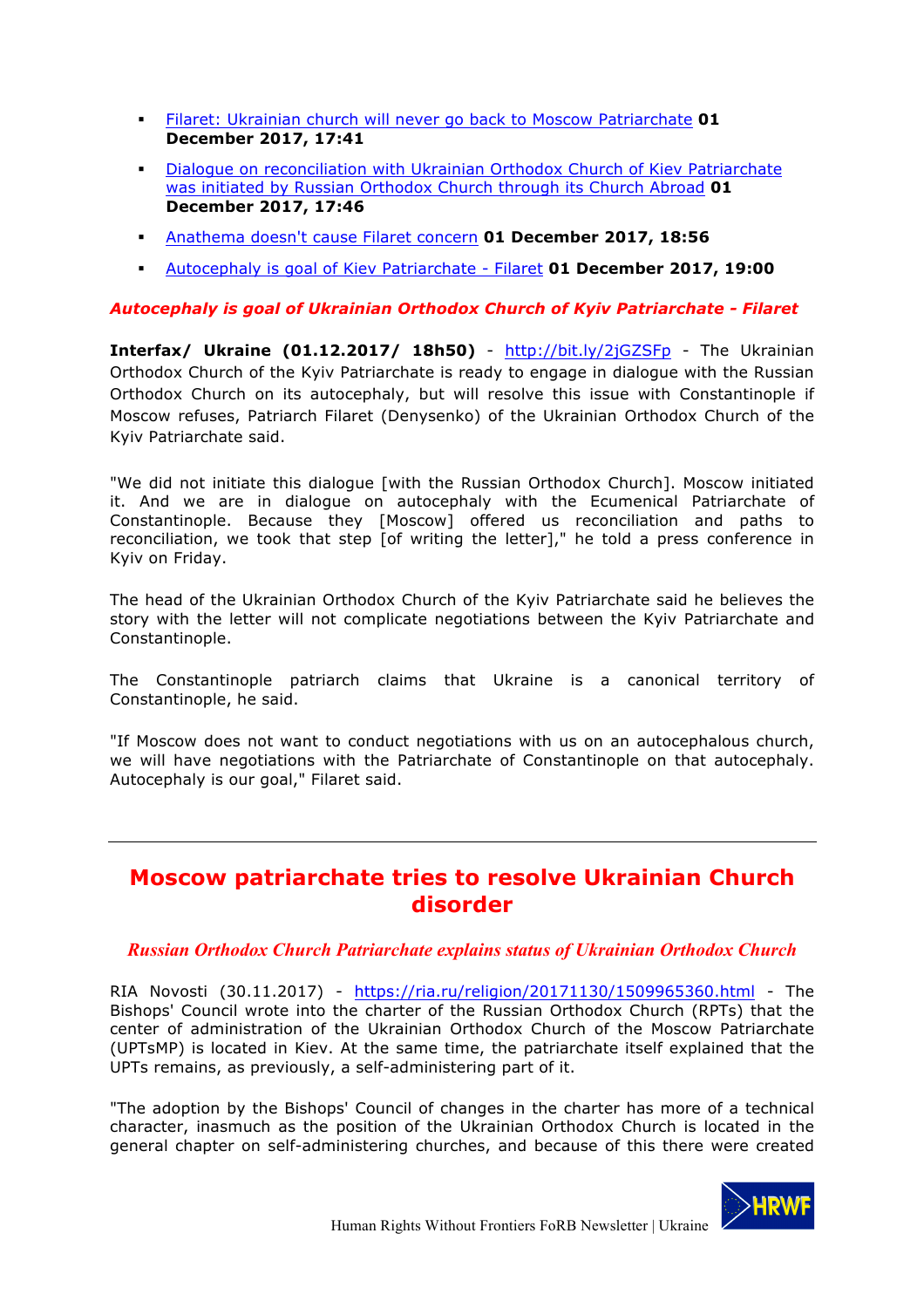several inconveniences connected with the correct understanding of its situation," Patriarch Kirill's press secretary, priest Alexander Volkov, told RIA Novosti.

He said that the provision concerning the Ukrainian Orthodox Church was placed in a separate chapter, although this does not affect its status.

#### *Special status*

Metropolitan of Kiev and all-Ukraine Onufrey requested that the special status of the UPTs be emphasized in the Bishops' Council.

"Recently several public and political forces have been activated that are undertaking attempts to discredit the Ukrainian Orthodox Church in the eyes of Ukrainian society, which are claiming that it has a "non-independent" status. They ignore the special status of the Ukrainian Orthodox Church that was established by a decision of the Bishops' Council of the Russian Orthodox Church in 1990, and at the same time they cite the current charter of the Russian Orthodox Church," he said.

The metropolitan said that it is necessary to emphasize the special status of the UPTs in order to avoid "subsequent speculations aimed at undermining the authority of the Ukrainian Orthodox Church in the eyes of millions of Ukrainians."

#### *Changes in the charter*

In the current charter, the status of the Ukrainian Orthodox Church is stated in point 18 of chapter XI under the title "Self-administering Churches." Onufrey noted that this point "does not fully reflect the decision of the RPTs Bishops' Council of 1990 granting to the Ukrainian Orthodox Church independence and autonomy in its administration." The Kiev metropolitan suggested creating a separate chapter under the title "Ukrainian Orthodox Church." The metropolitan's suggestion was adopted unanimously.

There was also introduced into the charter a specification according to which a general church judiciary has jurisdiction in the entire Russian church except for the UPTs. From this time on it will be called "Supreme Church-wide Court." Now decisions on cases of representatives of the clergy of the UPGTs who violate church canons will be made by the leadership of the Ukrainian Orthodox Church and not the patriarch of Moscow, as previously. At the same time, the final appellate instance remains the Bishops' Council of the RPTs.

### *To inhibit anti-church laws in Ukraine*

In the opinion of the chief academic researcher and director of the Center for the Study of Problems of Religion and Society of the Institute of Europe of the Russian Academy of Sciences, Roman Lunkin, the changes will help to avoid the adoption of the anti-church draft laws in the Rada.

"Certainly, this does not change the administrative structure of the UPTs. Everything remains as it was. But the perception of the UPTs changes; at least such an attempt has been made. In addition, this may help avoid accusing the UPTs that its center is located in 'the country of an aggressor,' as indicated in the Rada's bill. This is a reasonable political step in order to avoid this," Lunkin notes.

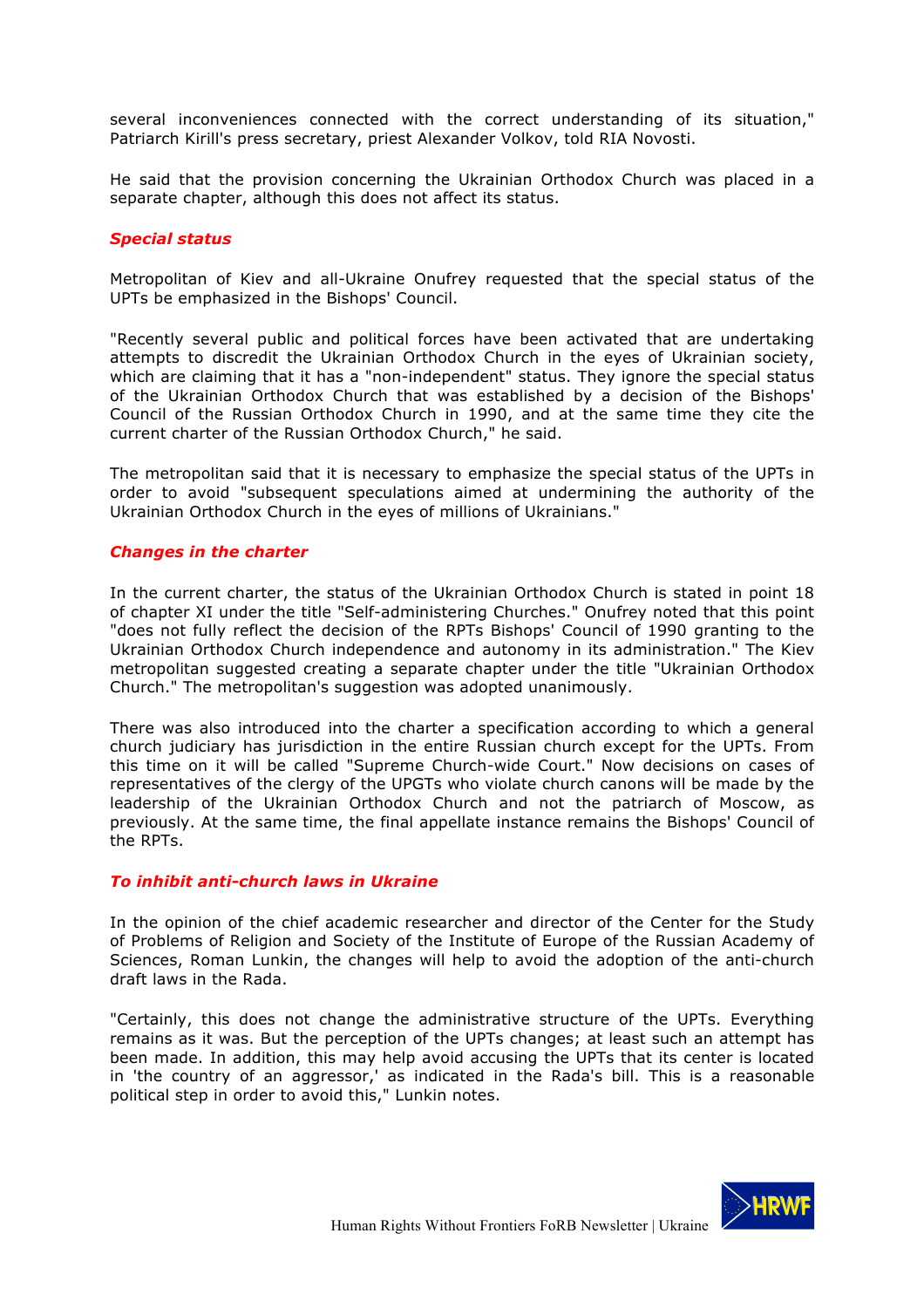In his opinion, the changes in the charter ameliorate the difficult situation of the UPTs in the country. At the same time actually "there is no evidence" that the Moscow patriarchate actually interferes in the internal affairs of the Ukrainian church.

In mid-May the Supreme Soviet planned to consider two controversial draft laws about the status of religious organizations. The first of them proposes that religious organizations whose administrative centers are located in a state that Ukraine has recognized as an "aggressor country" will be able to appoint metropolitans and bishops only with the consent of government agencies.

The second draft law proposes to grant parishioners the right to change the jurisdiction of religious parishes, whose centers operate in Ukraine and beyond its borders. The vicechairman of the "Petro Poroshenko Bloc," Aleksei Goncharenko, later declared that parliament still will not consider these bills, since there is not the necessary number of votes for their adoption.

## *Bishops' Council*

The Bishops' Council is a council of bishops that is convened for discussing and deciding issues and matters of doctrine, religious life, moral questions, and also the structure of church life. Usually it meets once every few years.

At the opening of the Bishops' Council in the Moscow church of Christ the Savior, Patriarch Kirill made a programmatic report. He summarized the activity of the church in the past years and identified topics for further discussion.

The council was attended by bishops from all Russian and foreign dioceses of the RPTs. It had a record number of participants: according to information from the patriarch's press service, 347 bishops were registered for it. The council coincided with the centennial jubilee of the great local council of the Russian Orthodox Church of 1917-1918, which was conducted during the height of revolutionary events and preceded the start of massive repressions against the clergy. The chief decision of the local council 100 years ago was the restoration of the patriarchate in Rus after more than 200 years of the synodal period (when the church did not have a leader in the person of a patriarch and was subordinate to state authority).

On Friday, President Vladimir Putin will address the Bishops' Council for the first time. (tr. by PDS, posted 30 November 2017)

# **Ukrainian parliament tries new approach to Russian church**

## *Committee of Verkhovna Rada supports two more church bills*

RISU (13.07.2017) - On Wednesday, 12 July 2017, the parliamentary Committee on Affairs of Culture and Spirituality supported draft law No. 5309, sponsored by people's deputies of a number of fractions: the National Front (Brichenko, Vysotsky, Lapin), BPP (Briginets), Self-Help (Markevich) and Fatherland (Krulko). The deputies recommended adoption of the draft law on first reading for subsequent improvement and adoption as a whole.

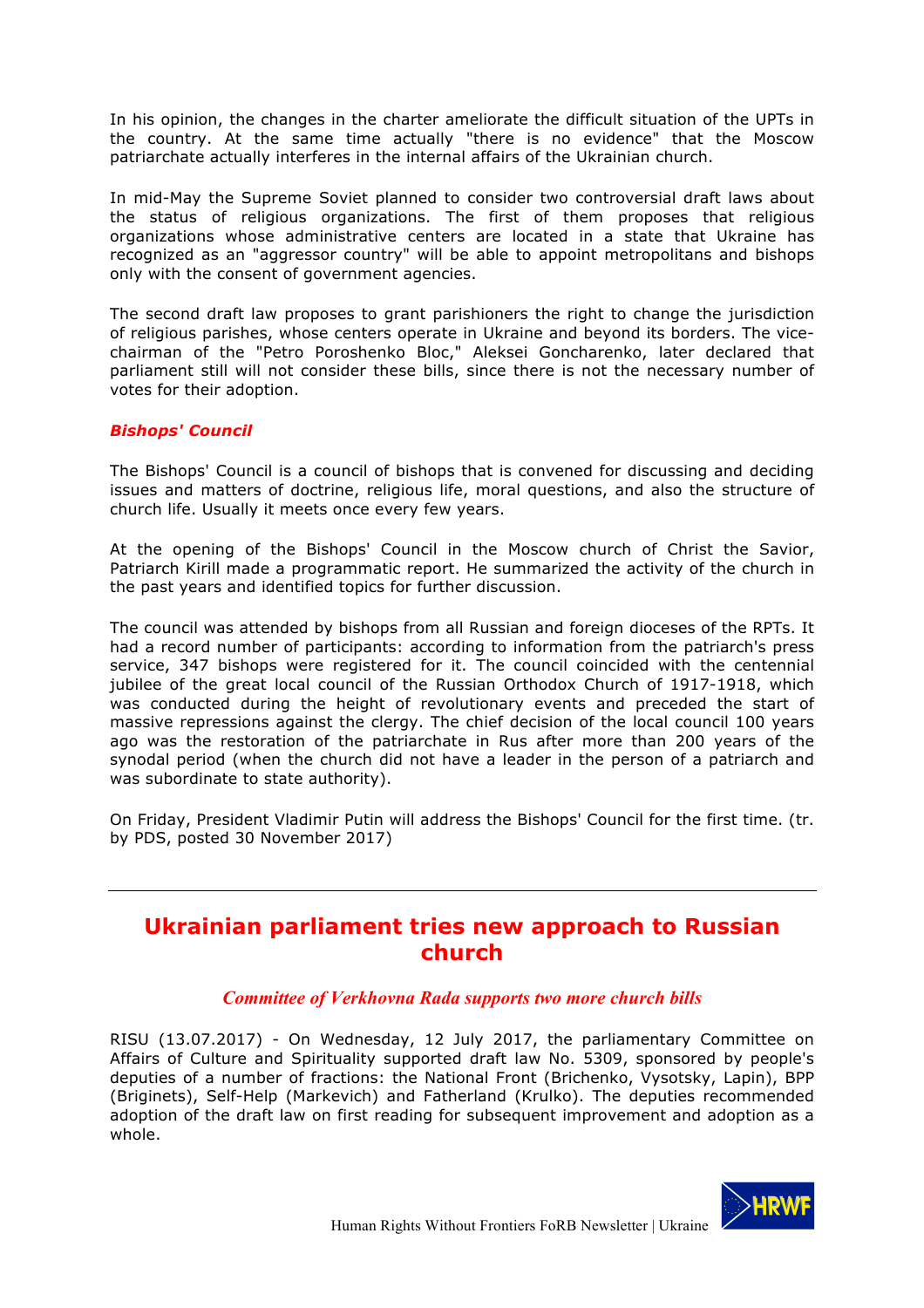The document suggests introducing changes in the current Ukrainian law "On freedom of conscience and religious organizations." Thus, in particular the deputies want to change the pertinent law with a provision about a change in name for those religious organizations whose administrative center is located in an aggressor country. The lawmakers have adopted the goal of "guaranteeing society complete and trustworthy information" with respect to religious organizations in Ukraine.

We note that earlier in the Verkhovna Rada draft law No. 1244 had been registered with a similar rule, although at the time the deputies pointed to the obligation for all religious organizations whose centers are located outside the borders of Ukraine to indicate the full name of their center. Now such a rule is proposed only for those confessions whose centers are located in Russia.

It is important that in the draft law that was approved there is specified a number of characteristics of "the membership of a religious organization in a religious association," which were not in the previous draft law. The deputies propose three indicators, any one of which would be able to define the subordination of a religious organization to an administrative center in Russia.

First: there is a reference to a foreign center in the charter of the religious organization itself that is operating in Ukraine.

Second: there is an indication in the charter of the foreign religious center that religious organizations in Ukraine are its members.

Third: Ukrainian representatives are members of the administrative organ of the foreign religious center.

It is noteworthy that a negative view of this draft law began to be expressed by the Ukrainian Orthodox Church of the Moscow patriarchate. On one hand, representatives of this church criticize the document for its interference in the internal affairs of the church. On the other hand, the UPTs has frequently declared that it is not the Moscow patriarchate, which resulted in the letter of the synod of this church of 27 May 2017, where in particular there is the following statement:

"We stress once again that the administrative center of the Ukrainian Orthodox Church, which according to its charter is separate and independent in its administration and structure, is located in Kiev. It is in Kiev that all decisions connected with the activity of the Ukrainian Orthodox Church are made. One should not call us the 'Moscow church' simply because we maintain the thousand-year spiritual tradition which originates from the baptism by Vladimir of Kievan Rus in the blessed waters of the Dnepr and unites millions of believers who today are living both in Moscow and in Minsk and in Kishinev and in many other cities and states throughout the world."

Despite the statement of the head of the legal department of the UPTs, Archpriest Alexander Bakhov, and in accordance with the standards of the draft law, the UPTs can theoretically be placed in the category of a religious organization whose administrative center is located in an aggressor country.

Regarding the first point, the charter of the UPTs, part I, point 5, indicates that the UPTs (Ukrainian Orthodox Churches/ Moscow Patriarchate) is a self-administering part of the RPTs (Russian Orthodox Churches).

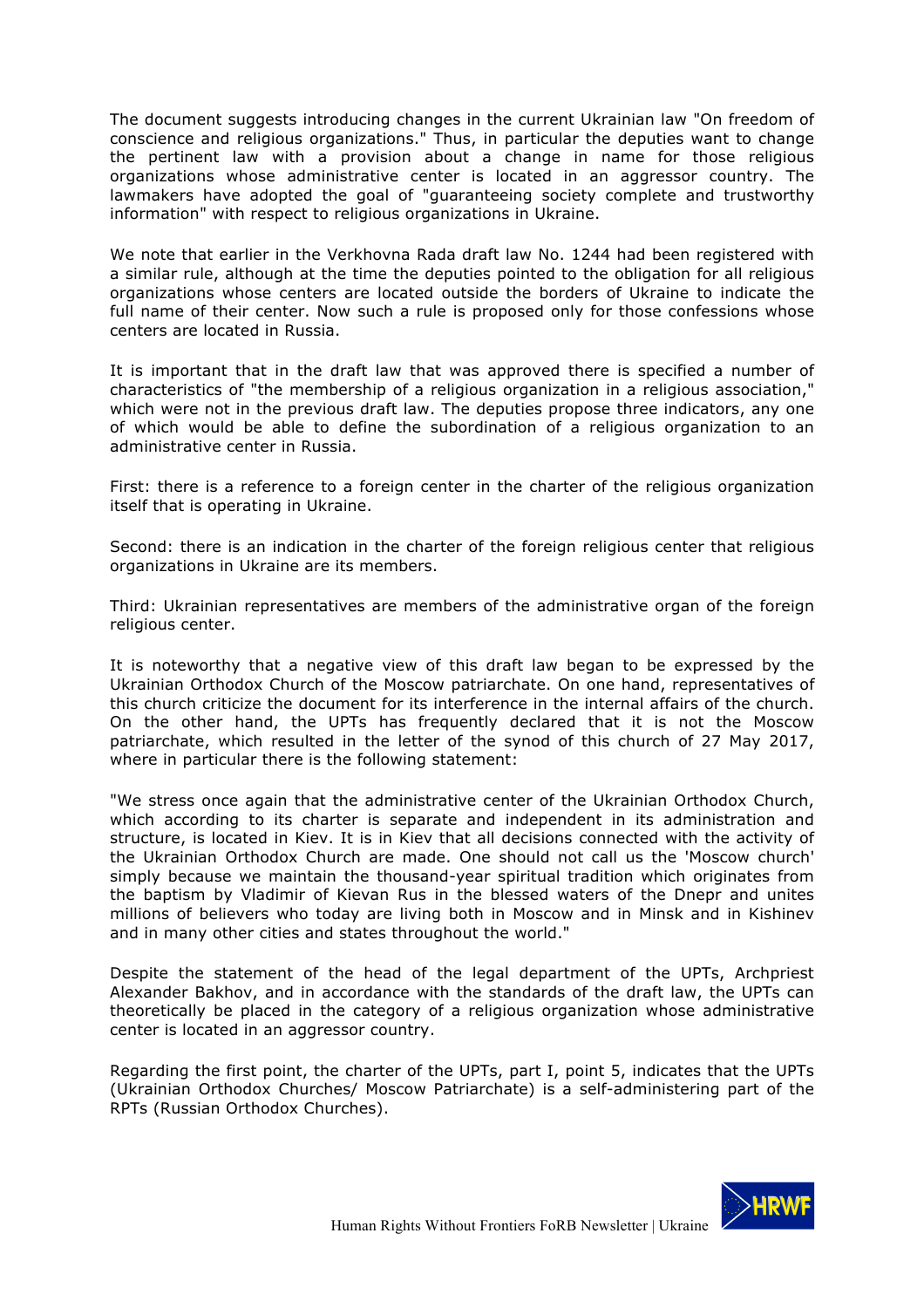As regards the second point, the charter of the RPTs, chapter XI, point 18 notes that the Ukrainian Orthodox Church is a self-administering church [within the RPTs] with rights of broad autonomy.

As to the third point, the same charter of the RPTs, chapter V, point 4, emphasizes that the Metropolitan of Kiev is a permanent member of the Holy Synod of the RPTs, which in its turn is the administrative organ of that church.

Also according to draft law No. 5309, churches that fall under the purview of this law are given three months for re-registration of the charter because of a change in their name. A separate point of the document forbids representatives of a religious organization whose center is located in an aggressor country to be regular chaplains in the armed forces of Ukraine and the National Guard. Incidentally, in the latter there already is officially a juridical safeguard for access to the post of chaplain by representatives of religious organizations whose centers are in an aggressor country. This is stated in point 19 of the Statutes on Service of Military Clergy, confirmed by order of the Ministry of Internal Affairs No. 205 of 24 May 2016.

Also the standing committee supported draft law No. 6642, sponsored by deputies Ungurian, Tymchuk, Elensky, Prodan, Logvinsky, and others. The draft is intended to simplify the procedure of registration of the charter of a religious organization. As indicated in the explanatory note to the initiative, the deputies propose to eliminate unnecessary bureaucratic obstacles and also to release churches from paying 460 grivnas as an administrative fee. Thus, this substantially will simplify the process of required reregistration of religious societies.

We recall that on 18 May, the Verkhovna Rada was supposed to consider two "church bills." On that day the UPTsMP led the faithful to protest at the walls of parliament. (tr. by PDS, posted 14 July 2017)

# **Statement of Bishop Victor (Kotsaba), Head of Representative Office of the Ukrainian Orthodox Church at International Organizations at the OSCE Supplementary Meeting on Human Rights**

Bishop of Baryshevka Victor (Kotsaba) (23.06.2017) - http://bit.ly/2s8j1Hq - Dear participants of the meeting!

I represent the Ukrainian Orthodox Church, the largest religious association in Ukraine, which has more than 12,000 religious organizations throughout our country.

Over the recent years discriminatory, unlawful and illegal actions have been carried out with regard to the believers and religious communities of the UOC which violate the right to freedom of religion.

In the period of 2015-2017, 45 temples – religious buildings owned by the UOC religious communities – were subject to raiding, while over 100 temples appeared under threat of such seizures. Officers of the police units, abusing their power, resorted to assault and battery toward our believers in the villages of Ptycha and Katerynivka of Ternopil region, having inflicted severe injuries on elderly people and women. Many religious buildings remain sealed by the authorities up to the present day.

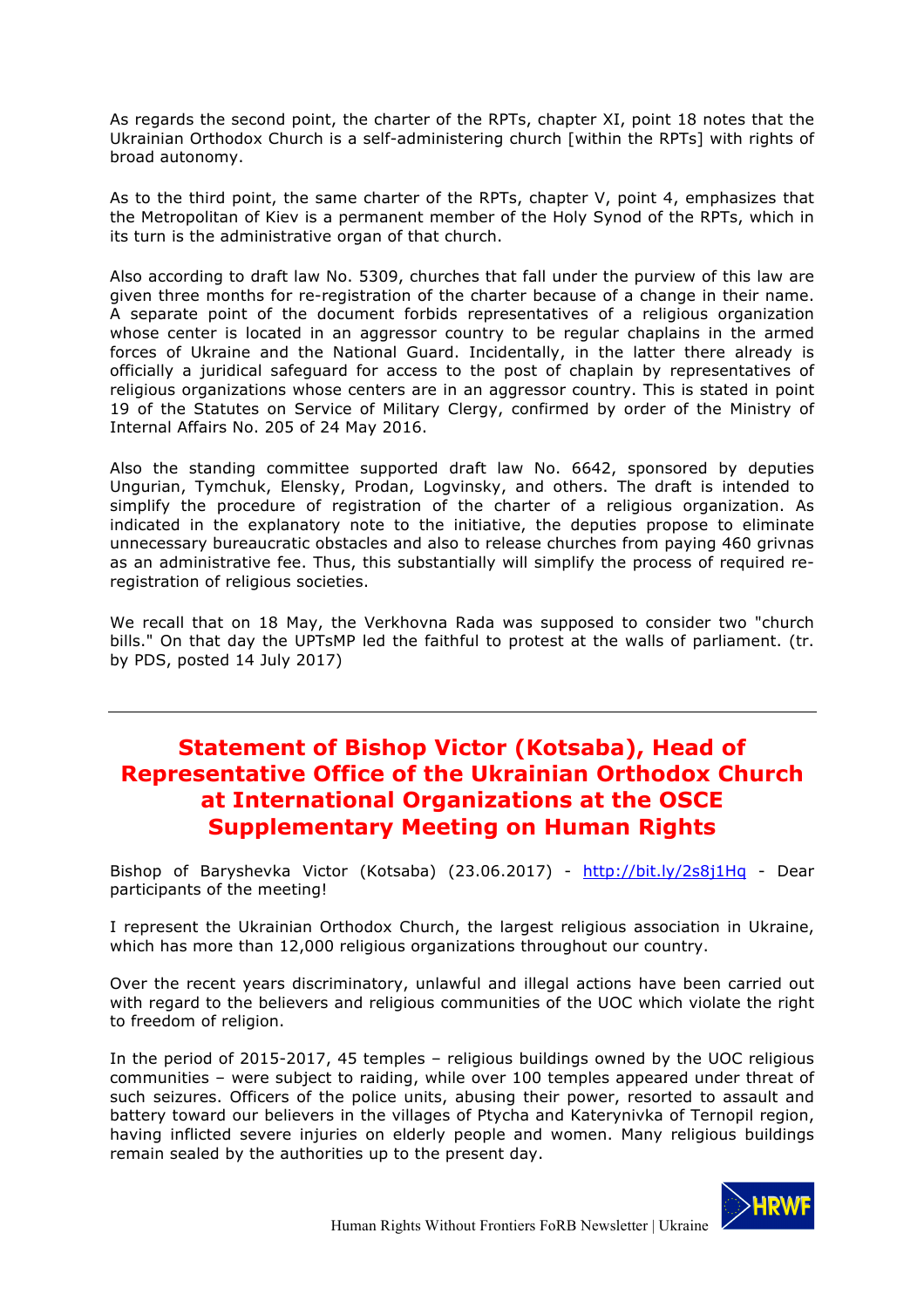Such violent actions are carried out by members of radical organizations with the participation of interested religious confessions, with connivance – and sometimes even direct support – of local authorities.

For instance, on June 4, 2017 in Kolomyia, Ivano-Frankivsk region, priests of the Ukrainian Greek Catholic Church with the assistance of the "Black Hundred" soldiers tried to take over the Annunciation Cathedral, which is in the legal use of the religious community of the Ukrainian Orthodox Church. Eventually the temple was closed and sealed against the law, while the believers of the UOC religious community got confronted with hostile rhetoric because of their religious affiliation.

Representatives of the local authorities, instead of addressing this conflict in legal terms, held a meeting with the participation of parties to the conflict, not trying, however, to resolve the conflict, but rather looking for the ways to illegally deprive the UOC religious community of their right to use the temple. To date, the police and regulatory authorities are putting pressure on the UOC religious community with a view to depriving them of their title to the temple.

For more than a year, religious strife and hostility towards the Ukrainian Orthodox Church have been deliberately fueled with the involvement of central media. Despite the fact that our communities and believers have sought and continue to seek legal protection with the bodies of the national legal system – courts, the law enforcement, the Prosecutor's Office, high-rank officials of the state – the situation does not change properly. Offences against the UOC have taken on a systemic character at the moment.

In particular, the Morozovka village council of Pohrebyshche district of Vinnytsia region, by its decision of 24 May 2016, refused the religious community of St. Nicholas Church of the UOC in the privatization of the land plot the church building is located on. The village council justified its refusal by saying that "the temple is subordinated to the Moscow Patriarchate". It should be noted that refusals to grant rights to land, extension of lease agreements for premises, motivated by the fact that a religious organization is within the jurisdiction of the UOC, have been common facts since 2015. This state of affairs is an overt discrimination of our denomination.

Another fact worthy of attention is the endeavors of the village council in Ptycha village, Dubno district, Rivne region, through the illegal procedure of a conventional survey of the local population called a "referendum" by local authorities, to unlawfully deprive the UOC religious community of its ownership right to the temple and transfer it to the balance of the territorial community of the village based on the council decision of 22 March 2017, by means of holding a local referendum. It should be noted that the religious community was granted ownership of the church in 1996, and this right was also confirmed by the decision of the Supreme Commercial Court of Ukraine dated January 26, 2016. Furthermore, holding any local referendums has been prohibited in Ukraine since 2012.

I draw particular attention to the preparation of draft laws Nos. 4128, 4511, 5309, submitted to the Verkhovna Rada of Ukraine, which are discriminatory in relation to the Ukrainian Orthodox Church. Thus, some politicians want to impose a special status on our denomination, oblige it to change the name and sign special agreements with state bodies. The appointment of priests is also supposed to be approved by the relevant state structures. At the same time, the obligation is not prescribed for other confessions. Such rules did not exist even in the times of the USSR, whose authorities used to put a systematic but unofficial pressure on the Church. In view of the above, on May 18, 2017, a prayerful standing, which counted thousands of believers, was held near the Parliament in Kiev against the adoption of these laws. Concerns about the probable adoption of such laws were expressed by the World Council of Churches, several Autocephalous Orthodox Churches (Alexandria, Bulgaria, Czech Lands and Slovakia), as well as the State

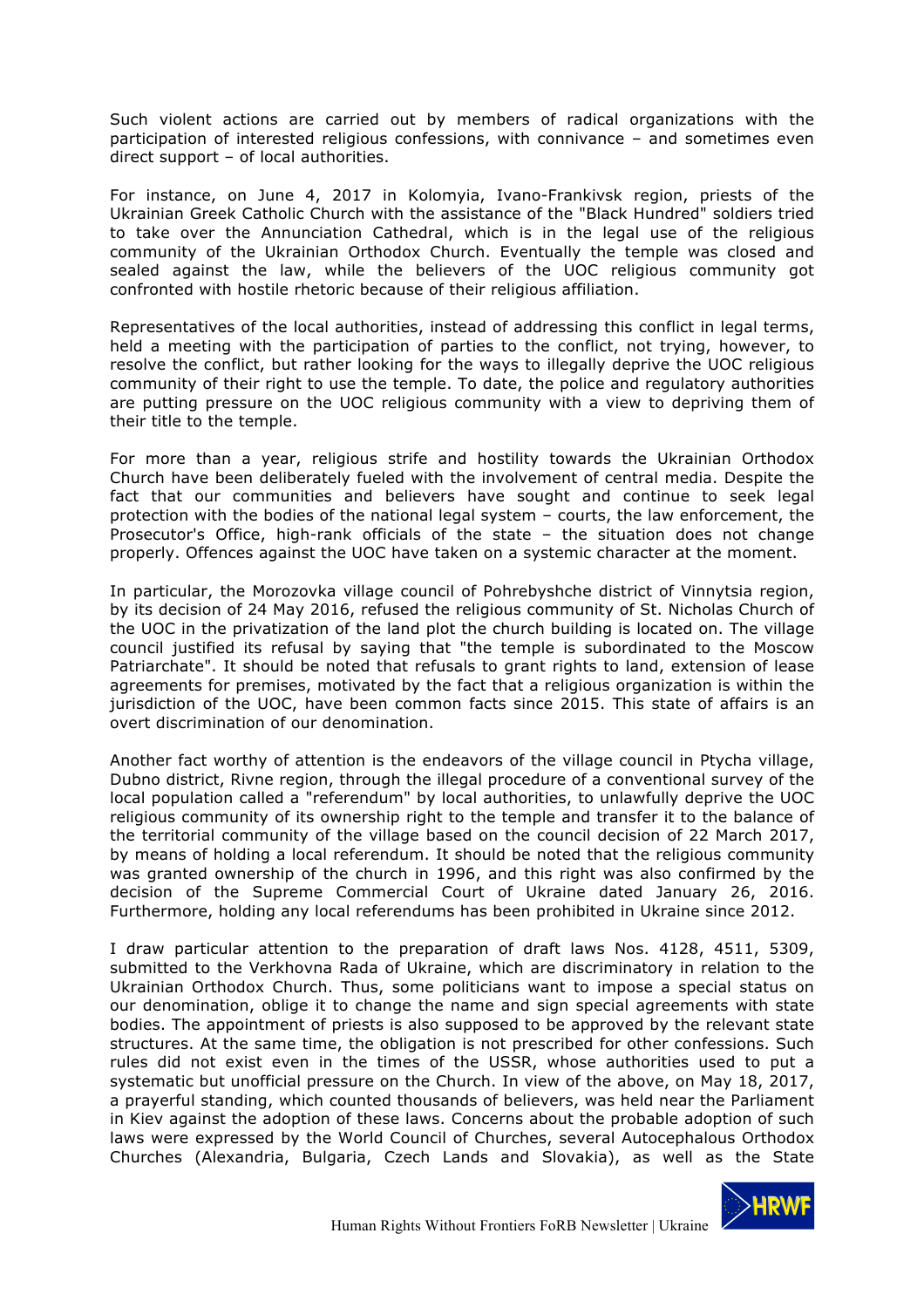Secretariat of the Vatican. Nevertheless, these bills are still on the agenda of the Ukrainian Parliament.

A poignant fact revealing the attitude of the authorities regarding violations committed against our Church is that the Ministry of Culture has not registered statutes of the UOC religious organizations for over two years. Under the pretext of incompliance of the statutes with legislation we are forced to change the administrative structure and texts of constituent documents, which is contrary to the norms of the church canonic law. Therefore, in 2016 the UOC had to take a legal action to seek the protection of its rights in the court. We are currently awaiting a court decision. However, despite the trial, at the beginning of this year local authorities began to create artificial obstacles by registering statutes of the UOC religious communities in the regions.

International law and the positions of authoritative international organizations confirm such behavior on the part of some representatives of state bodies to be inappropriate. Thus, the report of the Special Rapporteur on Freedom of Religion or Belief of the United Nations for 2014 states in particular: "Human rights violations are possible not only on the part of the state; quite often they are committed by non-state actors. Nevertheless, the responsibility for such acts is borne by the state, since they can testify to the faults in the system of human rights protection. The first step in taking safeguards against the violence for the sake of religion is the immediate and unconditional condemnation by all high-ranking representatives of the state of all such acts, wherever they might occur. State agents should play a leading role in eliminating violence, expressing sympathy for the victims, and ensuring support to individuals and groups who fall prey to such violence. Aggressive attacks against members of groups subject to systematic discrimination, being committed in the name of religion, should be deemed as an encroachment on society as a whole."

Reports on the situation of the UOC in Ukraine presented by the Office of the United Nations High Commissioner for Human Rights (p.119-120), the US State Department on Religious Freedom in the World over 2015 year, Ukrainian human rights organizations confirm the facts of the offences listed. It's noteworthy that since 2015, representatives of the OSCE mission in Ukraine has organized regular meetings and received information on religious conflicts, participated in mediation and negotiation processes and are clearly aware of the actual stance of the Ukrainian Orthodox Church, as evidenced by reports on their official Internetresource.

The incitement of religious intolerance, as well as further disregard of the violation of the right to freedom of belief and religious activity of the Ukrainian Orthodox Church, in the absence of proper investigation and public condemnation of the facts of violations of the believers' rights in our Church, will inevitably lead to the weakening of the rule of law and legal order in Ukraine.

At the same time, one cannot but note positive decisions of the judiciary in defense of the UOC rights. In particular, in July 2016, Boryspil City Council, contrary to the Constitution of Ukraine, banned the All-Ukrainian Cross Procession through the city of Boryspil (Kyiv region). This fact was reported by the representatives of the UOC at the ODIHR/OSCE meeting in Warsaw in September 2016. As a result of the judicial appeal, Boryspil Court of Kiev region by its decision of 22.02.2017 recognized the abovementioned decision of Boryspil City Council unlawful and arbitrary.

I would like to note that representatives of the Ukrainian Orthodox Church regularly inform structures of the international human rights mechanism, including the UN Human Rights Council, special thematic rapporteurs of the United Nations in accordance with the procedures for considering individual applications on violations, as well as by submitting bulletins in the framework of the UN Universal Periodic Review. In 2015 - 2016 years

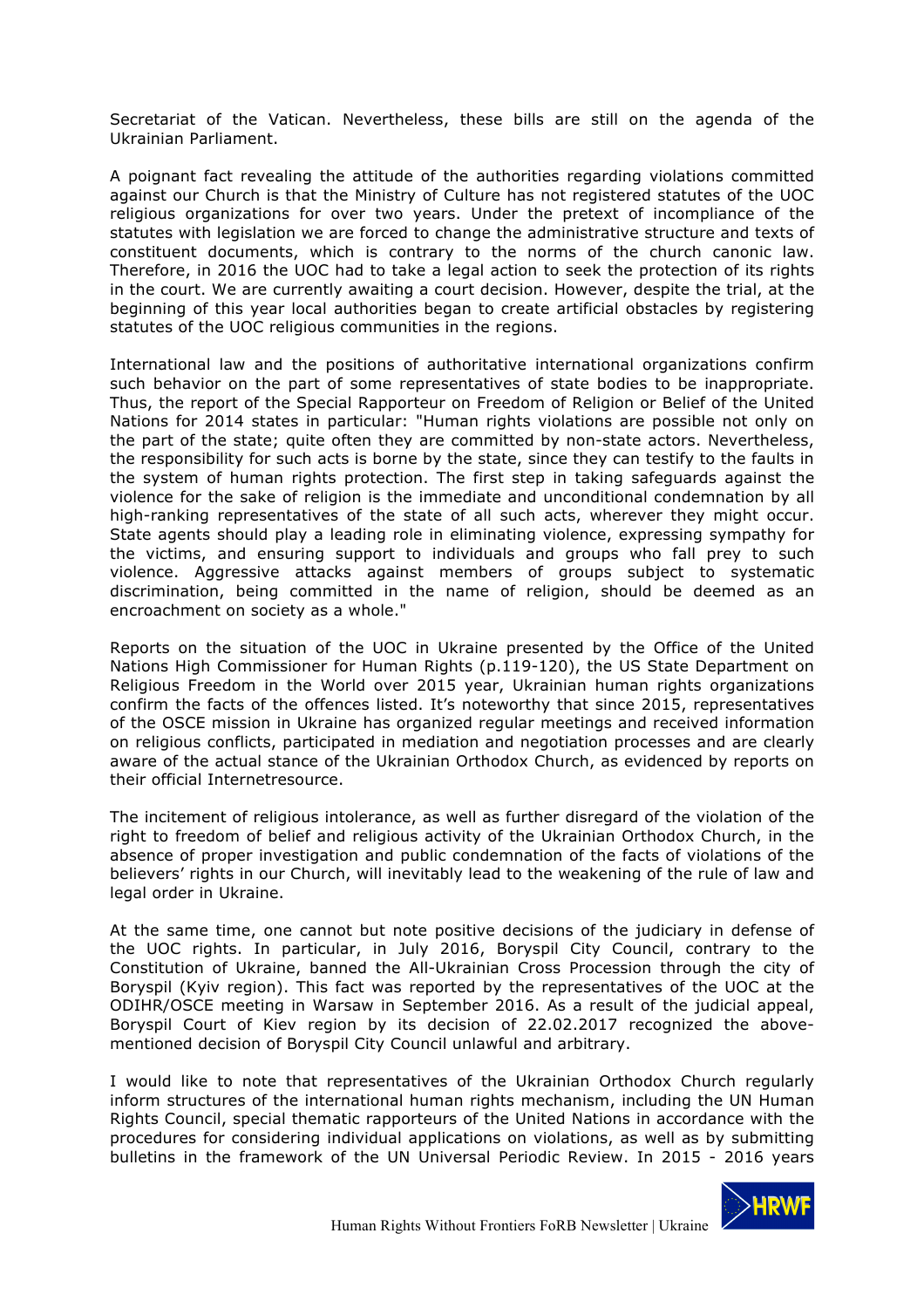reports and information events were delivered on the subject of violations of the UOC rights within the OSCE / ODIHR Human Dimension Conference and a Supplementary Meeting in Hoffburg; a human rights report containing facts and legal evidence of the position of the Ukrainian Orthodox Church was prepared and disseminated on the issues in question [7]. References to these documents are included in the written version of this application, distributed through the documentation center of this meeting.

In view of the aforesaid, I call to recommend:

1) withdraw the draft laws (Nos. 4128, 5411, 5309), directed against the UOC, from the agenda of the Verkhovna Rada of Ukraine;

2) carry out effective investigations into all the facts of flagrant offences against believers of the UOC;

3) stop creating artificial obstacles by registering statutes of religious organizations of the UOC;

4) ensure the return of the illegally seized property to the possession of the UOC;

5) bring to justice the persons guilty of violence and infringement of the law;

6) publicly condemn hate speech and crimes against believers of the Ukrainian Orthodox Church.

For mor details please see the report of NGO «Public Advocacy», videos and documents on the following link: www.protiktor.com\english

The informational report within the 28th session of the UN Universal Periodic Review: www.protiktor.com/upr.

Thank you for your attention! Bishop of Baryshevka Victor (Kotsaba)

Head of the UOC Representative Office at International Organizations

# **Conflicting reports about Vatican action regarding Ukraine**

PDS (19.05.2017) - http://bit.ly/2q95hY9

*RIA Novosti - Ukrainian ambassador summoned to Pope because of "church laws"* (19.05.2017) - http://bit.ly/2r8XHAD

The Ukrainian ambassador to the Vatican was summoned to the Roman pope because of the controversial draft laws directed against the Ukrainian Orthodox Church of the Moscow patriarchate (UPTsMP), a cleric of the UPTsMP, Archpriest Nikolai Danilevich, reported.

"The Vatican is concerned about the possibility of the adoption of 4128 and 4511 (Laws against the Ukrainian Orthodox Church/ Mpscpw Patriarchate—ed. note). Our Ukrainian ambassador to the Vatican was summoned. The Vatican is completely in agreement with the position expressed by the Roman Catholic Bishop Stanislav Shirokoradiuk on this topic," he wrote in Facebook.

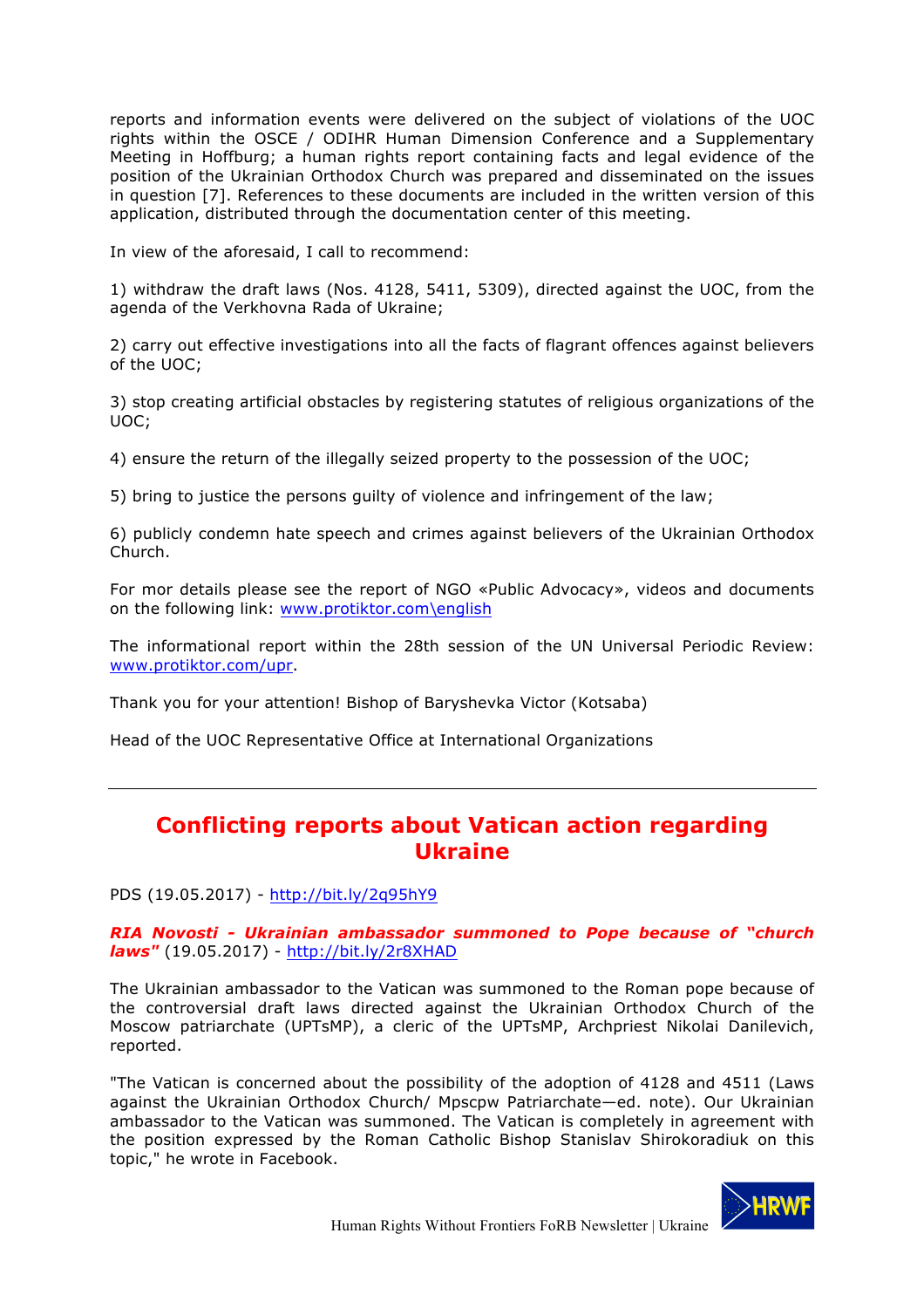Earlier, the bishop of the Kharkov-Zaorozhe diocese of the Roman Catholic Church in Ukraine, Stanislav Shirokoradiuk, criticized these laws.

Yesterday the Rada planned to discuss two drafts about the status of religious organizations. One of them provides that organizations whose administrative centers are located in a state considered by Ukraine to be "an aggressor state" will be able to appoint metropolitans and bishops only in consultation with the government. The second may give the right to parishioners to change the jurisdiction of religious societies whose centers are functioning in Ukraine and beyond its borders. The UOC/MP considers that the documents are repressive and is concerned that they will legalize the seizures of church buildings.

The parliament did not manage to consider the draft laws on Thursday.

Earlier the Kremlin called any actions that violate the interests of the Russian Orthodox Church in Ukraine impermissible. . .

### *RIA Novosti - Kiev denies report about summons of Vatican ambassador because of "church laws"* (19.05.2017) - http://bit.ly/2r8XHAD

The meetings of Tatiana Izhevskaia, the Ukrainian ambassador to the Vatican, were working meetings and there was no criticism of the so-called "church draft laws," the publication Ukrainiskaia Pravda reports, citing a representative of the Ministry of Foreign Affairs, Mariana Betsa.

Earlier, a cleric of the Ukrainian Orthodox Church of the Moscow patriarchate, Archpriest Nikolai Danilevich, reported that the Ukrainian ambassador to the Vatican was summoned to the Roman pope because of the controversial draft laws regarding the status of religious organizations that are directed against the UPTsMP.

"The report about the summons of the ambassador does not correspond with reality. Nobody summoned her. She had a number of working meetings in the State Secretariat of the Vatican, where they discussed various issues of domestic and foreign policy. Among them, these draft laws were discussed in these meetings. There was no criticism on the part of the Vatican," Betsa said.

Yesterday the Rada planned to discuss two drafts about the status of religious organizations.

One of them provides that organizations whose administrative centers are located in a state considered by Ukraine to be "an aggressor state" will be able to appoint metropolitans and bishops only in consultation with the government. The second may give the right to parishioners to change the jurisdiction of religious societies whose center function in Ukraine and beyond its borders. The UPTsMP considers these documents to be repressive and is concerned that they will legalize seizures of churches.

The parliament did not manage to consider the draft laws on Thursday.

The Kremlin called any actions violating the interests of the Russian Orthodox Church in Ukraine impermissible.

*Interfax-Religiia - Kremlin declares violation of interests of Russian Church in Ukraine impermissible* (18.05.2017) - http://bit.ly/2qc94Db

The press secretary of the president of the RF, Dmitry Peskov, called actions leading to violations of the interests of the Russian Orthodox Church in Ukraine impermissible.

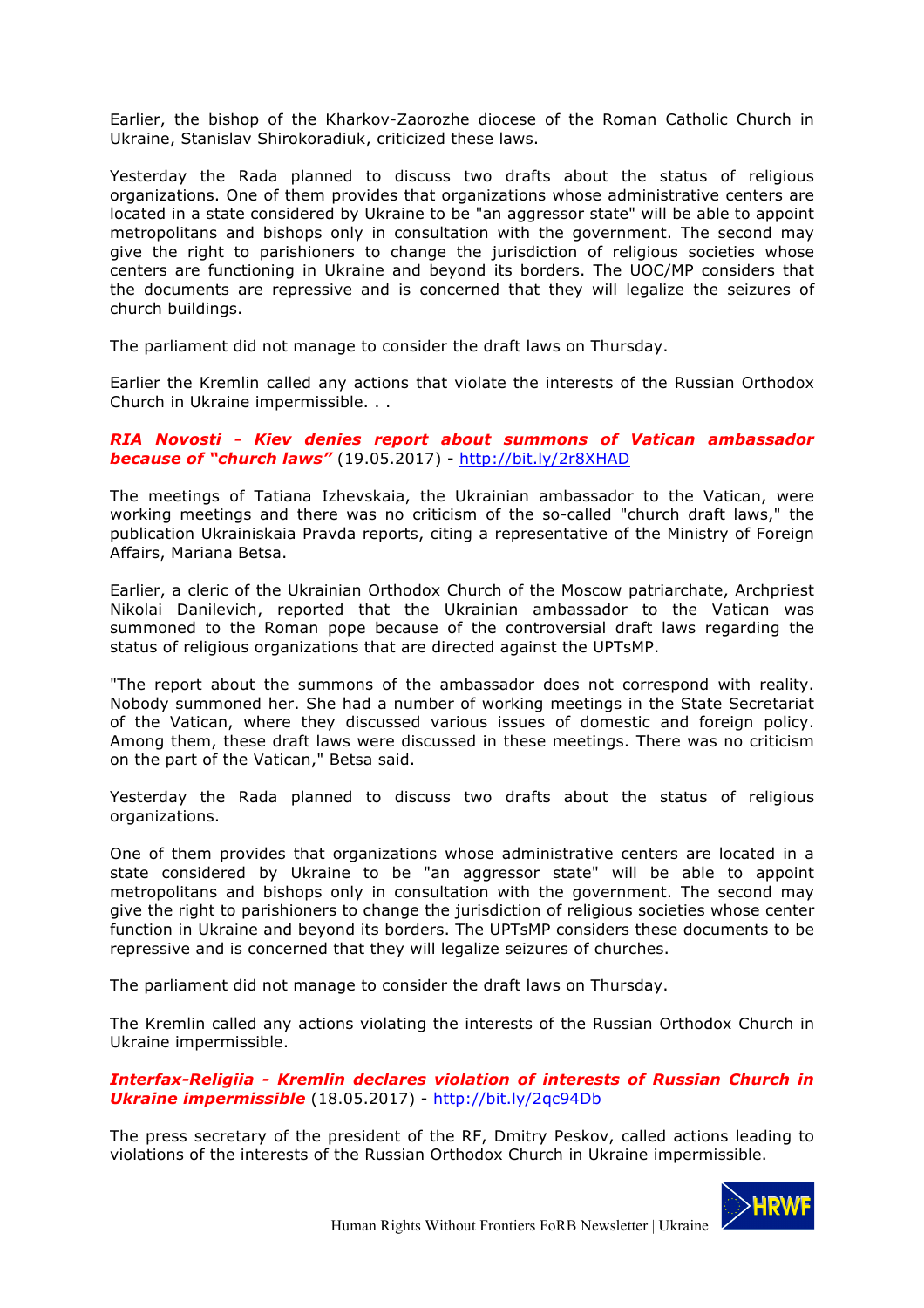During a discussion with journalists on Thursday, they reminded D. Peskov that consideration of a draft law on the status of the Ukrainian Orthodox Church of the Moscow patriarchate had been postponed in the Verkhovna Rada. In connection with this they asked him how the Kremlin regards this document and whether the Kremlin will intervene in the situation in the event it were to be adopted.

"Certainly this is an extremely painful matter for parishioners of the Russian Orthodox Church and, certainly, we will consider any actions that would violate the interests of the Russian Orthodox Church in Ukraine to be impermissible," D. Peskov said.

#### *Portal-Credo.Ru - Ukrainian Verkhovna Rada does not plan to consider "church draft laws" that provoked Patriarch Kirill's anger* (18.05.2017) http://bit.ly/2q9klF1

Draft laws regarding the activity of religious organizations will not be considered by the Supreme Soviet of Ukraine, a people's deputy from the fraction "Petro Poroshenko Bloc," Aleksei Goncharenko, told the news agency Interfax-Ukraina.

"The fraction made the decision that these draft laws are not ready for consideration in the hall. Therefore they will not be considered today in the hall," Goncharenko said.

As reported earlier, draft laws No. 4511 (concerning the special status of religious organizations whose administrative centers are located in a state considered by the Ukrainian Verkhovna Rada to be an aggressor) and No. 4128 (concerning the possibility of changing the subordination of a religious community to any religious center) are on the agenda of the parliament for consideration on first reading. Draft law No. 4511 was already rejected last year by the Verkhovna Rada; its initiators prepared a new version of the draft.

Representatives of the UPTsMP will conduct on 18 May a demonstration in front of the Verkhovna Rada building as a sign of protest against adopting these laws. On 16 May, Patriarch Kirill sent to heads of churches and states, the United Nations, and the World Council of Churches an extremely emotional letter demanding intervention in the internal affairs of Ukraine and "prevention" of the consideration of the draft law by the Ukrainian parliament. In particular, the letter linked the adoption of these bills with Russia's observance of the Minsk accords dealing with, inter alia, the ceasefire in the Donbass.

### *Appeal of General Secretary of the World Council of Churches to Ukrainian President and Chairman of the Verkhovna Rada*

In response to the appeal of His Holiness Patriarch of Moscow and all-Rus Kirill, the *general secretary of the World Council of churches, Pastor Dr. Olav Fykse Tveit, sent a letter to Ukrainian President P.A. Poroshenko and the chairman of the Verkhovna Rada of Ukraine, A.V. Parubii. The letter says the following*:

### Your Excellency!

The commonwealth of the World Council of Churches, the most open and largest ecumenical organization, which counts 348 member churches, representing more than 110 countries and 500 million Christians, is profoundly concerned about the intention of the Ukrainian Verkhovna Rada to include in the agenda of tomorrow's session draft law No. 4218 "On introducing amendments into the Ukrainian law 'On freedom of conscience and religious organizations'" and also draft law No. 4511 "On the special status of religious organizations whose administrative centers are located in a state considered by the Verkhovna Rada to be an aggressor state."

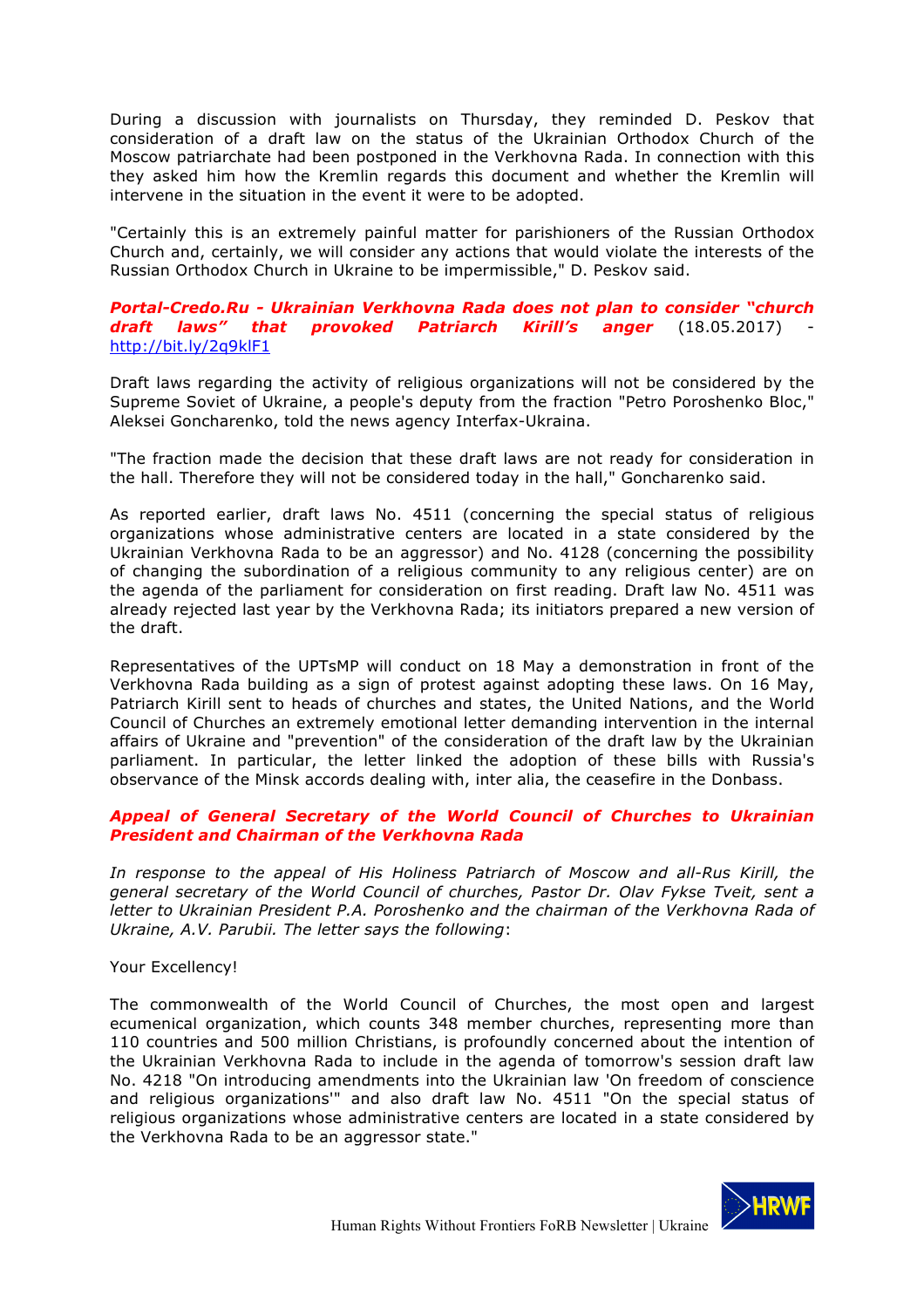As an ecumenical organization, which in the span of all 70 years of its existence has defended the principle of religious liberty and has opposed any forms of discrimination in all regions of the world, the World Council of Churches considers that the adoption of the aforementioned draft laws would place under threat the principle of freedom of religious confession and the equality of all churches and religious societies in Ukraine, and it may provoke a new wave of tension within Ukrainian society. While highly regarding all efforts of the Ukrainian government for strengthening democracy and improving Ukrainian legislation in order to bring it into line with international standards, we nevertheless are convinced that these two bills run counter to the efforts being made in Ukraine for the development of democracy. We urge that these bills, which are fraught with negative consequences, be withdrawn.

With respect,

Pastor Dr. Olav Fykse Tveit

General Secretary,

World Council of Churches

# **Both Ukraine and Russia violate religious freedom**

\_\_\_\_\_\_\_\_\_\_\_\_\_\_\_\_\_\_\_\_\_\_\_\_\_\_\_\_\_\_\_\_\_\_\_\_\_\_\_\_\_\_\_\_\_\_\_\_\_\_\_\_\_\_\_\_\_\_\_\_\_\_\_\_\_\_\_\_\_\_\_

### *The Forum for Religious Freedom-Europe (FOREF) and Human Rights Without Frontiers (HRWF), independent and nonpartisan human rights organizations, called on Ukraine and Russia to cease exploiting and repressing religious communities.*

FOREF and HRWF (19.05.2017) - In Ukraine, Bills 4511 and 4128 proposed in the Ukrainian parliament (*Verkhovnaya Rada*) place Ukrainian Orthodox churches belonging to the Moscow Patriachate in a special category as religious organizations "whose administrative centers are located in a state recognized …as an aggressor state." Bill 4128 is aimed at promoting the transformation of such churches into members of the Kiev Patriarchate.

The legislation has been denounced as discriminatory by Patriarch Kirill of Moscow and All Russia, and also by Ukrainian politicians and civil society groups who understand that it constitutes a serious interference into religious affairs by the state, and violates fundamental human rights, freedom of religion principles and legal obligations of Ukraine.

In fact, ever since Russia's illegal annexation of Crimea and military subversion of sections of Eastern Ukraine, Orthodox congregations have been attacked, abused and manipulated by both pro-Russian agitators and Ukrainian groups that oppose them.

**"Discriminating against followers of the Moscow Patriarchate is not justified by Russian aggression in Ukraine,"** according to Dr. Aaron Rhodes, president of FOREF. **"It violates human rights, and alienates citizens,"** he said.

The unfortunate Ukrainian legislation emerged shortly after the Russian Supreme Court issued a ban on the Jehovah's Witnesses, a decision that, if upheld, will make it a serious crime for 170,000 Russian citizens to practice their faith.

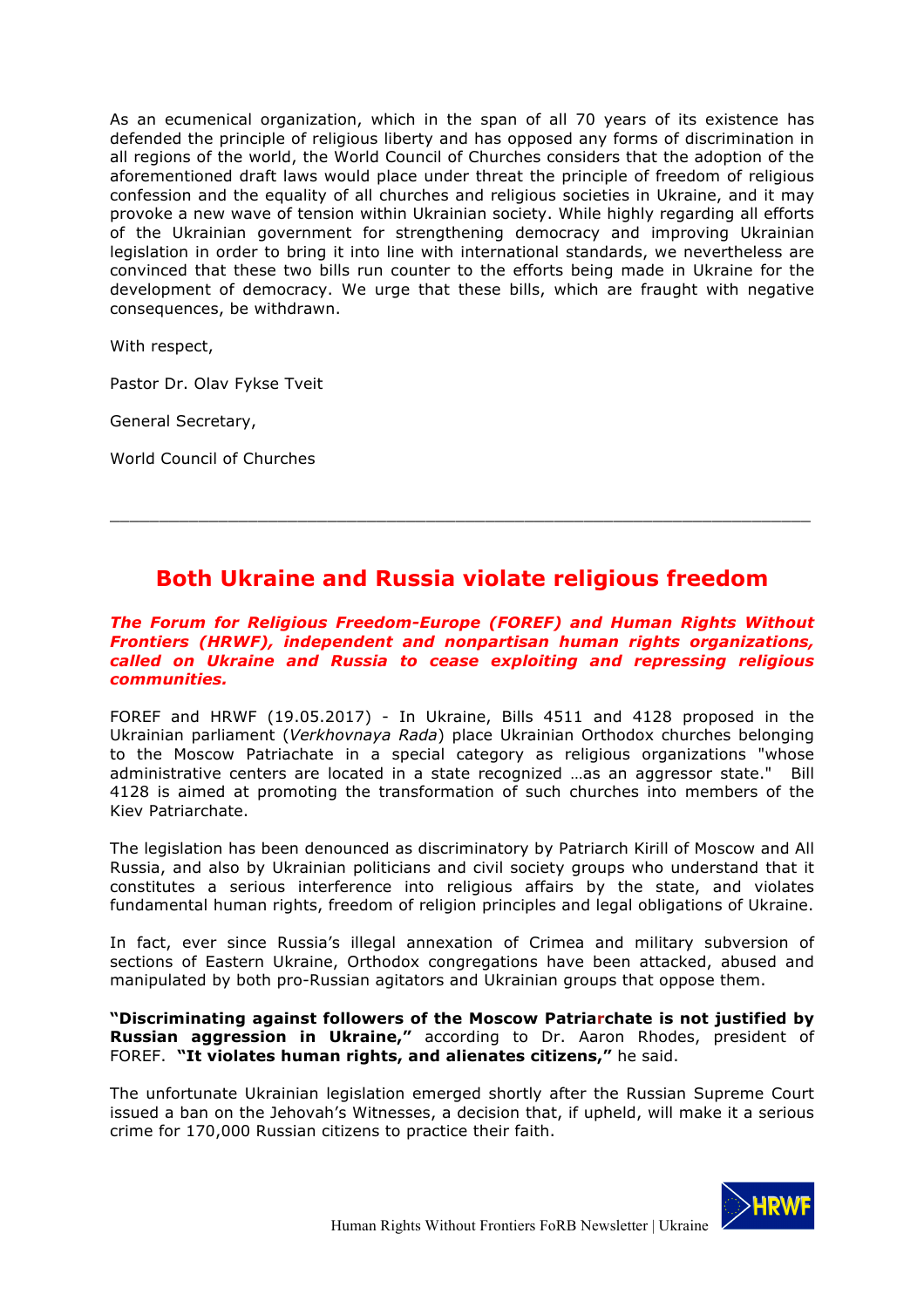The decision has been praised by leading representatives of the Russian Orthodox Church. According to Metropolitan Hilarion of Volokolamsk, head of the Synodal Department for External Church Relations, "This is a sect, totalitarian and harmful…Their doctrine contains a lot of false teachings. They do not believe in Jesus Christ as the God and the Savior. They do not recognize the doctrine of the Trinity. Therefore, they cannot be called Christians."

**"One cannot escape the irony of Russian Orthodox Church officials calling on Ukraine to respect freedom of religion while they support the legal destruction of a religious group with which they have doctrinal differences,"** said Willy Fautre, Executive Director of Human Rights Without Frontiers.

# **Ukraine delays vote on religious bill outraging Russia**

\_\_\_\_\_\_\_\_\_\_\_\_\_\_\_\_\_\_\_\_\_\_\_\_\_\_\_\_\_\_\_\_\_\_\_\_\_\_\_\_\_\_\_\_\_\_\_\_\_\_\_\_\_\_\_\_\_\_\_\_\_\_\_\_\_\_\_\_\_\_\_

AFP (18.05.2017) - https://yhoo.it/2qVLyiy - Ukraine's parliament on Thursday postponed a vote on a religious bill that has outraged Russia because it suggests imposing severe restrictions on the Moscow branch of the Orthodox Church.

Russia is particularly concerned about the possible seizure of its churches in Ukraine.

Several thousand worshippers of the Moscow church staged a peaceful protest outside the parliament building in central Kiev ahead of the proposed vote.

Kremlin spokesman Dmitry Peskov also warned on Thursday that "any actions that violate the interests of the Russian Orthodox Church in Ukraine are unacceptable."

The draft legislation assigns a special status to religious organisations whose leadership is based in an "aggressor state".

Kiev and its Western allies accuse Russia of plotting and backing a three-year war in the east of Ukraine that has claimed more than 10,000 lives.

Russia regularly brushes aside the charge despite eyewitness reports from both journalists and foreign monitors of its weapons and troops crossing the border into the Ukrainian war zone.

A member of Ukrainian President Petro Poroshenko's ruling party said lawmakers had failed to gather enough support to vote on the bill Thursday.

"Our faction decided that this legislation was not ready for consideration," Oleksiy Goncharenko told the Interfax-Ukraine news agency.

It was not immediately clear when the draft legislation might be presented to parliament.

The legislation would force the Moscow-based branch of the Ukrainian Orthodox Church to renew its registration with authorities within a three-month period and be placed under supervision.

It calls for Russian-based churches that "systematically violate Ukrainian law" to be stripped of their registration and banned.

The head of the Russian Orthodox Church Patriarch Kirill said this week that the proposed bill "threatens the constitutional rights of millions of Ukrainian believers".

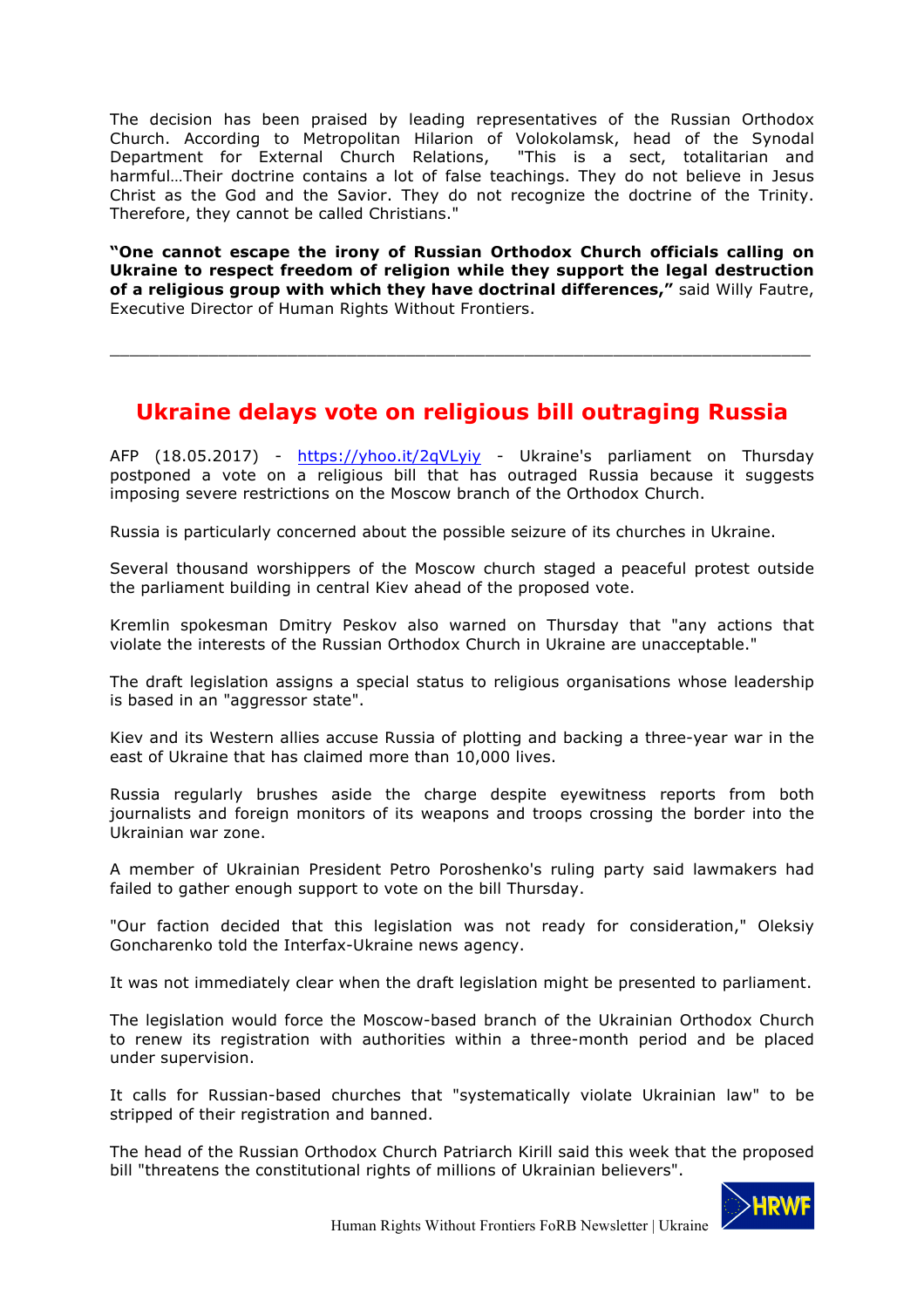He added that it could also "cause a wave of violence and new seizures of churches, and escalate intercommunal conflict in Ukraine".

Kirill accused Ukraine of illegally seizing more than 40 Moscow patriarchate churches between 2014 and 2016 and warned that the proposed law would make their takeover permanent.

Ukraine is a predominantly Orthodox Christian country where most of the faithful are members of the Kiev-based branch of the church.

Followers of the Moscow patriarchate primarily live in the east while some people in the western and central regions belong to the Greek and Roman Catholic Churches.

\_\_\_\_\_\_\_\_\_\_\_\_\_\_\_\_\_\_\_\_\_\_\_\_\_\_\_\_\_\_\_\_\_\_\_\_\_\_\_\_\_\_\_\_\_\_\_\_\_\_\_\_\_\_\_\_\_\_\_\_\_\_\_\_\_\_\_\_\_\_\_

# **On the bill regarding the change of jurisdictional affiliation of religious communities and its criticism**

HRWF (18.05.2017) - In March 2016, the Ukrainian Parliament registered draft law No.4128, which regulates the procedure of changing the affiliation with particular religious centers by religious communities. A heated debate sparked around the bill, just as around a negative opinion on this matter by Chief Scientific Expert Department of the Parliament (HNEU).

The father of the law, MP Viktor Yelensky, was stuck in Brussels by two terrorist attacks at that time and HRWF talked with him about his draft law. His comments were adequately summarized by RISU (Religious Information Service of Ukraine) as follows:

## *MP Viktor Yelensky's comments*



"The right to change religious beliefs and religious affiliation is a fundamental human right. As follows from Article 9 of the European Convention on Human Rights and Fundamental Freedoms, they can be changed either alone or collectively with others. Meanwhile, the problems that Ukrainians had faced for a long time in the implementation of this law, became more severe and obvious with the beginning of Russian aggression against Ukraine. Orthodox believers, being indignant of the Moscow Patriarchate's support of aggression, blatant anti-Ukrainian actions of its hierarchy, showed their desire to leave the Russian Church and join the Ukrainian Orthodox Church – Kyiv Patriarchate.

This is not just a problem of jurisdiction, this is an issue that pertains to the depth of the human conscience.

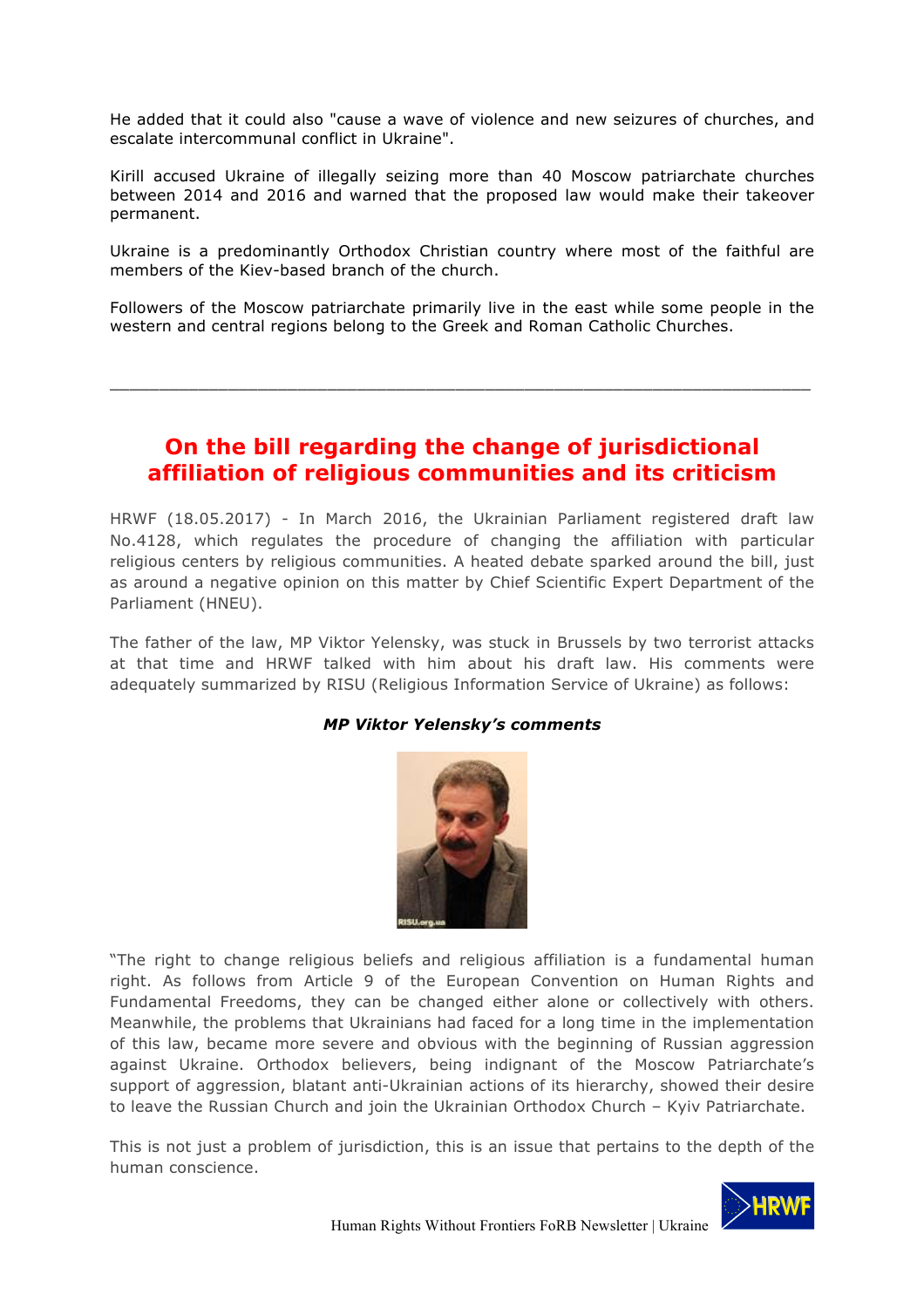A priest of UOC (MP), Fr Oleh Shlikhta wrote to his Primate that chanting "many years" to Patriarch Kirill in the parishes where hundreds mourn those killed in the war with Russian mercenaries is a non-canonical action. But it appears difficult for the community to get rid of the Moscow Patriarchate control.

Here is a typical situation. The majority of Orthodox community strives, as Metropolitan Basil Lypkivsky once wrote, to get out from under Moscow." But the priest with his wing men blocked the decision of the community. Hierarchy denounces its former faithful as "splitters devoid of grace" and sets to win churches by court action. The alternate use of a church with brothers and sisters in faith is strictly prohibited. On this occasion there is an instructive letter of the Primate of the Ukrainian Orthodox Church (Moscow Patriarchate) Metropolitan Onufriy that directly encourages clergy to disregard the law on freedom of conscience. Then the specially trained guys in sports pants come to the village, which were euphemistically called "pilgrims" by church propagandists. Accordingly, the "soul-saving mission" consisting in knocking out of the church the believers whose grandparents and great-grandparents had built it and these people renovated, cared for and maintained, was shamelessly named a "pilgrimage." A very specific group of journalists is always present where fighting takes place. It depends on their agility depends whether Patriarch Kirill will make statements today or tomorrow on the "excesses of militant nationalists against the canonical Church."

What does the 4128 draft suggest? First, a religious center's change of affiliation, the right which religious community has under international law and under Ukrainian law, is carried out "by registration of a new version of the statute (regulations) or amendments thereto adopted by consent of a simple majority of those present at the meeting of the religious community members."

And, secondly, the people belonging to the community are in the position to decide on its ecclesial affiliation. The belonging of a person to a religious community, according to the proposed bill, is determined through his identification with this religious community, as evidenced by the participation in the religious life of a particular community. It is clear that a member of a particular religious community cannot be a person who 1) does not identify him/herself as this community member and 2) is not involved in its life.

(…) the state has no right to and is not able to a) determine whether a person is a believer; b) how deep and true is his/her faith; c) determine the person's participation in religious life - one community has compulsory tithing, another weekly attendance at prayer meetings, some other regular confession and more. There are religions where the membership in a religious community provides the person's initiation. There are cases where proximity to the human community and its participation in the authorized activities of the community does not imply full membership. The state does not intervene in all that but leaves to the discretion of the community.

That is, the bill excludes imposing by the state not only a way of expressing individual religious beliefs, but also the organization of its internal structure. Let me remind you that "self-identification" is an entirely legitimate category here. The UN Committee on the Elimination of All Forms of Racial Discrimination determined (1990) that appurtenance of a person to a racial or ethnic group should be based on self-identification.

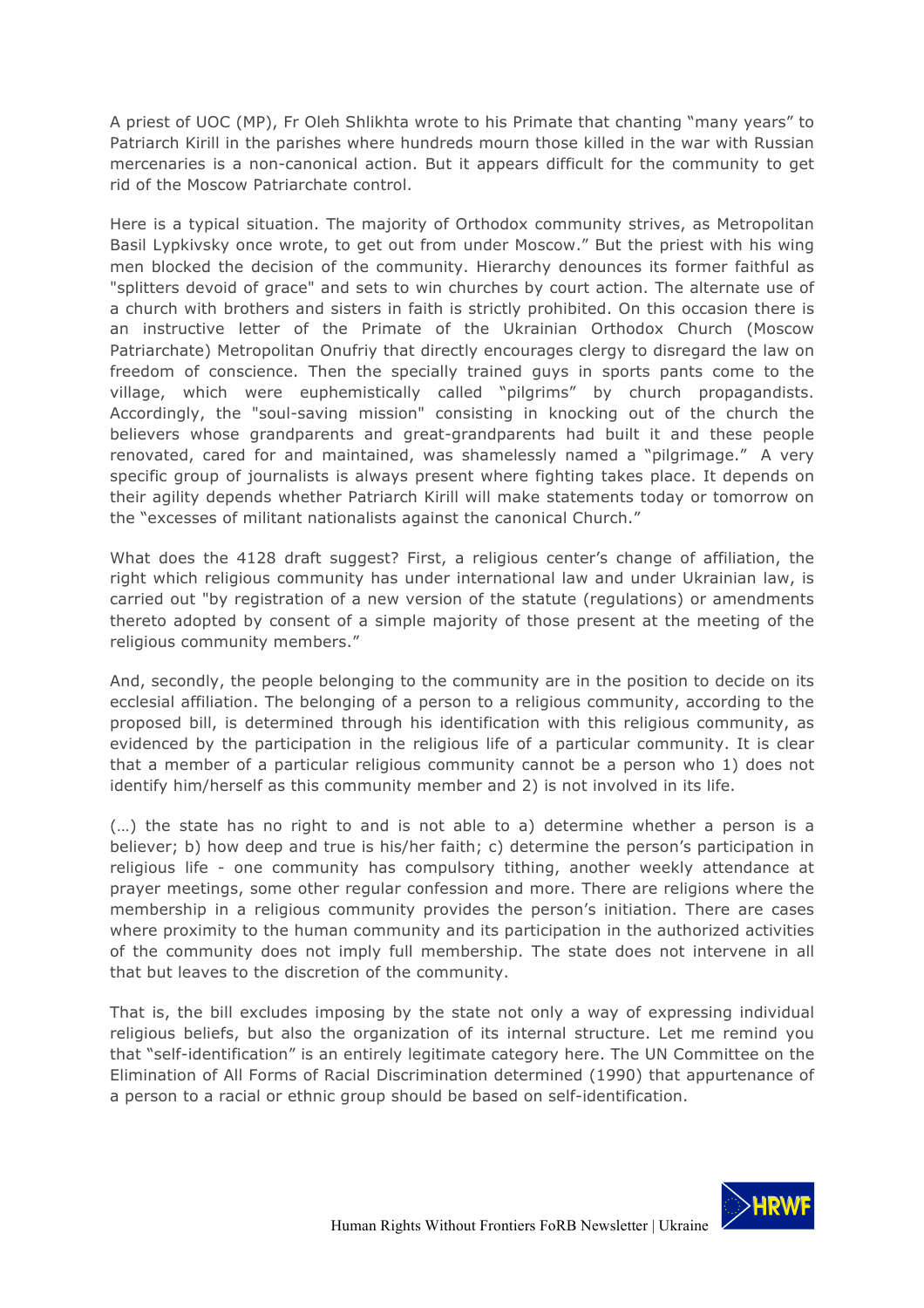Leading experts on religious freedom show that the same principle should be applied to determine membership in religious groups. (Anat Scolnicov (2011). The Right to Religious Freedom in International Law. Between group rights and individual rights, р.26)

Meanwhile, the Central Scientific Experts Office of the Parliament opposed the capability of religious communities to exercise their fundamental right to submit themselves to the jurisdiction of their own choice, categorically, for the reasons that are not currently understood, but clearly are not of a legal nature. In its opinion, the Central Scientific Experts Office cites the Constitution of Ukraine and concludes that "a person may at any time change their affiliation with a particular religious community." The conclusion is disappointingly banal. But here is the trick! - The bill refers not to a person but a community, which, as we have seen, cannot so easily change its affiliation. After such "innocent" spoofing, the experts of the Central Scientific Experts Office summarize with a sense of accomplishment, "... Thus, there is reason to believe that the matter is out of the scope of legal regulation" If there was a Nobel Prize in law – the experts of the Central Scientific Experts Office would be first in line. They promptly resolved the problem of balance between the individual and group rights, on which legal luminaries of the world are scratching their spears; they relieved the law schools of the need to develop principles to govern conflicts that arise in the public manifestation of religious beliefs; they declared void an issue, which proved to be above the bend of a number of Ukrainian courts: what is the religious community - a private law corporation or an unalienable part of the Church.

To give the legal opinion of the Central Scientific Experts Office a likeness of legitimacy, its experts refer to two cases of the European Court of Human Rights. These things are really important to understand our issue – **"Bessarabia Metropolis vs. Moldova"** (2002) and **"St. Michael parish vs. Ukraine"** (2007). One can hardly imagine how the rulings of the European Court in these cases can not only justify, but even support the arguments of the Central Scientific Experts Office. At least that in the first case, the European Court defended the right of the religious association, which wanted to change the jurisdiction and leave the Moscow Patriarchate for the Romanian Patriarchate and which the Moscow Patriarchate (and subsequently the state of Moldova) accused of schismatic activities, violation of the canon law of the Church, unwillingness to consult with the Moscow Patriarchate (p.B.27), the European Court defended the right of believers (p.67) "to practice their religion together in the bosom of the church, other than Moldovan metropolis [Moscow Patriarchate]."

The case of "St. Michael parish v Ukraine" does not leave the opinion of the Central Scientific Experts Office a chance to exist. First, the decision in this case obliges Ukraine to resolve the problem that the Central Scientific Experts Office declares non-existent and not being subject to legal regulation. Secondly, in this case the European Court stood up in defense of the applicant community, which "indicated that their right to change religious orientation, as guaranteed by Article 9 of the Convention, is violated (p.120). Even more, the Court found that state intervention in the community right to freedom of religion is precisely the refusal to unimpeded change of their jurisdiction (p.123). This interference prevented them from joining the Kyiv Patriarchate as an independent religious group (ibid).

The irresistible desire of the Central Scientific Experts Office to "close question" is surprising, to put it mildly. Despite the fact that Ukraine really has problems with exercising the right of a community to leave the jurisdiction of a religious center, where

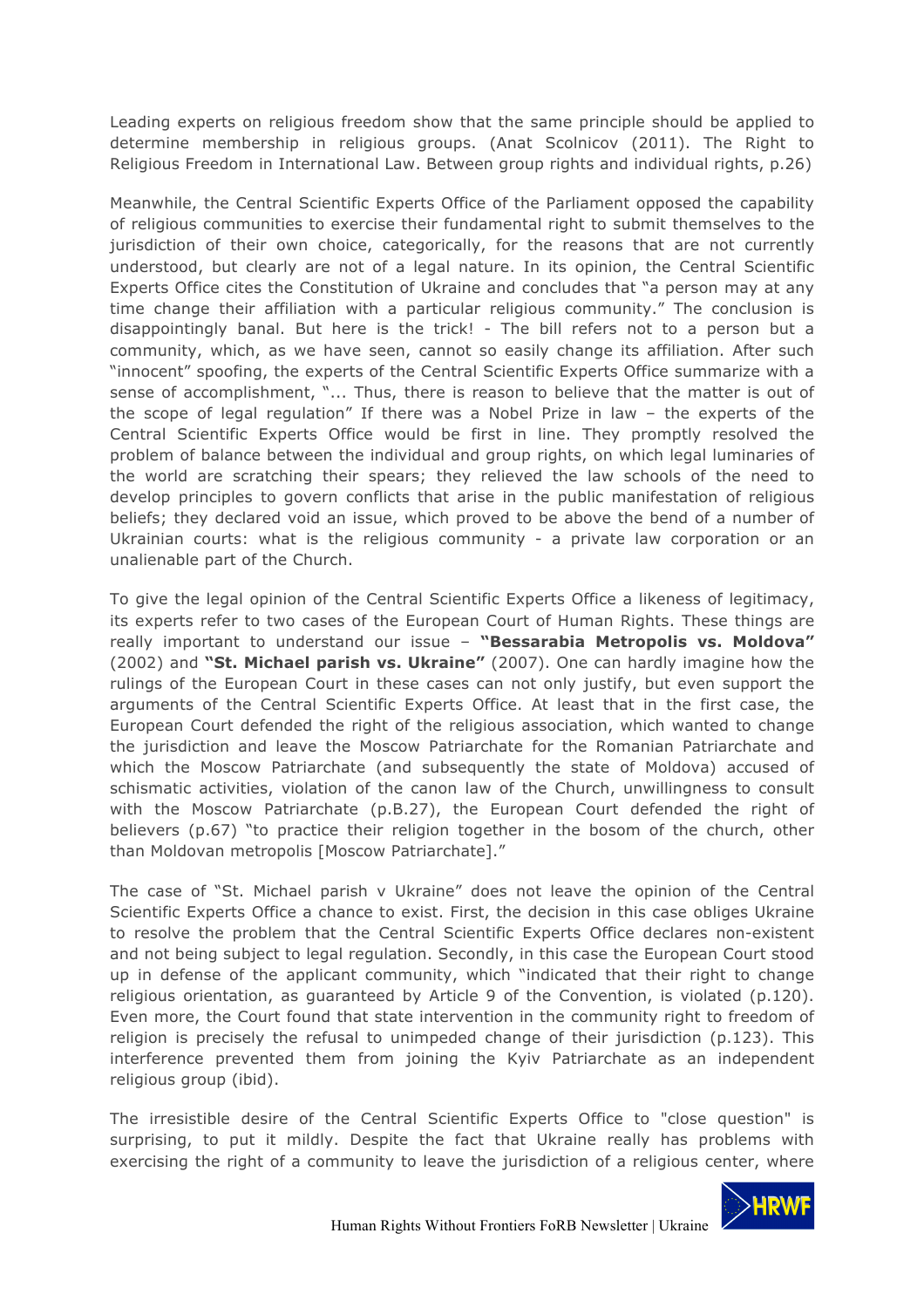Ukrainian policy and imperial chauvinism are elevated to the rank of church policy, despite the fact that the Strasbourg Court urges the Ukrainian legislator to resolve the issue, despite the fact that the legal arguments against the bill are not convincing, to put it mildly, the Central Scientific Experts Office recommends to reject it - mot even alter, improve or modify, but reject. And, as supposedly "the issue is beyond the scope of legal regulation," we thank you for your attention, good bye.

Meanwhile, the Moscow Patriarchate continues to spread its agitation materials in Ukraine regarding the "holy war against schismatics and Uniates." And I received another letter from the Orthodox - this time from the village of Ryasnyky, Goshchansky district of Rivne region. They ask for help in maintaining their civil position and exercising their constitutional rights."

Source: RISU (https://risu.org.ua/en/index/expert\_thought/authors\_columns/vyelenskyi\_column/6296  $1/$ 

\_\_\_\_\_\_\_\_\_\_\_\_\_\_\_\_\_\_\_\_\_\_\_\_\_\_\_\_\_\_\_\_\_\_\_\_\_\_\_\_\_\_\_\_\_\_\_\_\_\_\_\_\_\_\_\_\_\_\_\_\_\_\_\_\_\_\_\_\_\_\_

# **Patriarch Kirill calls for prevention of adoption in Ukraine of laws aimed against Ukrainian Orthodox Church**

Interfax-Religion (17.05.2017) - http://bit.ly/2qUg8ZG - Patriarch Kirill of Moscow and All Russia called on the heads of state of the "Normandy four" countries, the Orthodox Churches, Pope Francis, UN Secretary General Antonio Guterres to prevent the planned adoption by the Verkhovnaya Rada of Ukraine of two laws that are regarded by the Russian Orthodox Church as discriminatory.

"The messages state that, if these drafts are adopted, discriminatory legal practice on a majority of the Orthodox population of Ukraine unprecedented for today's Europe will be legalized. Such restrictive religious legislation was not effective in Ukraine even in the period of the Communist regime, and in the remaining territory of Europe something like that only existed under Nazi rule in Germany," the Russian Orthodox Church said on its website on Wednesday.

There are two bills.

Bill №4511 gives special status to religious organizations "whose administrative centers are located in a state recognized by the Verkhovnaya Rada as an aggressor state." The Ukrainian Orthodox Church of the Moscow Patriarchate has repeatedly said it sees this document as discriminatory and jeopardizing its communities on the territory of Ukraine.

Bill Nº4128 gives people belonging to a church community the right to change its charter by voting by simple majority, which the Ukrainian Orthodox Church of the Moscow Patriarchate believes will lead to the legalization of raiding takeovers of its churches and their transfer to the self-proclaimed "Kiev Patriarchate".

The patriarch said these bills contradict the Ukrainian Constitution and current legislation, adding that they have been opposed, specifically, by the main scientific and expert directorate of the Verkhovnaya Rada, its committee on corruption prevention, and representatives of various religious organizations.

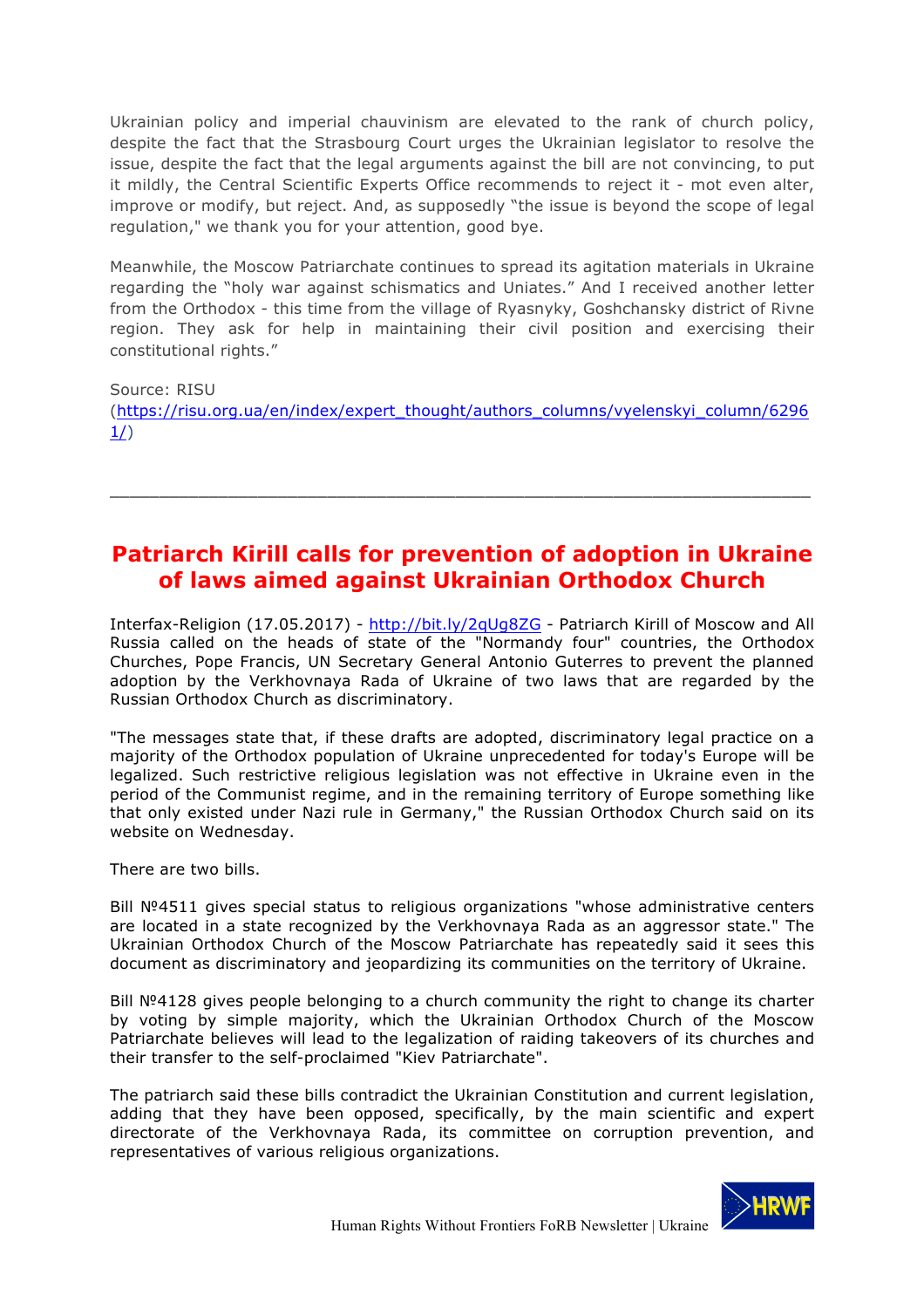The patriarch said the adoption of these laws "jeopardizes the constitutional rights of millions of Ukrainian believers and is capable of causing a wave of violence and new takeovers of churches and aggravating the civil conflict in Ukraine, putting it into the realm of religion." According to the available information, right-wing radical elements took over 40 churches of the Ukrainian Orthodox Church on the territory of Ukraine in 2014-2016. The formal grounds for such takeovers are so-called referenda conducted by residents of villages who decide on the 'transition' of their communities. The opinion of valid founders and members of the community as a legal entity is not taken into account in such situations," he said.

In closing, he called on the addressees to make every effort to prevent the adoption of these bills, which "may become a glaring example of the trampling on the human rights to freedom of religion."

\_\_\_\_\_\_\_\_\_\_\_\_\_\_\_\_\_\_\_\_\_\_\_\_\_\_\_\_\_\_\_\_\_\_\_\_\_\_\_\_\_\_\_\_\_\_\_\_\_\_\_\_\_\_\_\_\_\_\_\_\_\_\_\_\_\_\_\_\_\_\_

# **Ukrainian Orthodox Church/Moscow Patriarchate is preparing a protest rally against Bills 4128 and 4511 throughout Ukraine**

RISU (16.05.2017) - http://bit.ly/2qUFarZ - The faithful of the UOC (MP) across Ukraine are protesting against the adoption by Ukrainian Parliament of Bills 4128 and 4511 scheduled for May 18. This was reported by the Information and Education Department of the UOC (MP), having received information from press services of their dioceses.



Bills No. 4128 and No. 4511, in the opinion of the UOC (MP), are contrary to the Constitution and international law in the field of freedom of religion guarantees.

Now the signatures of UOC (MP) faithful to the MPs are being collected to a call not to vote for these two bills.

The hierarchs of the Ukrainian Orthodox Church (Moscow Patriarchate) from all over Ukraine also turned to MPs with a call to "stop legal arbitrariness and discrimination of the UOC and other churches."

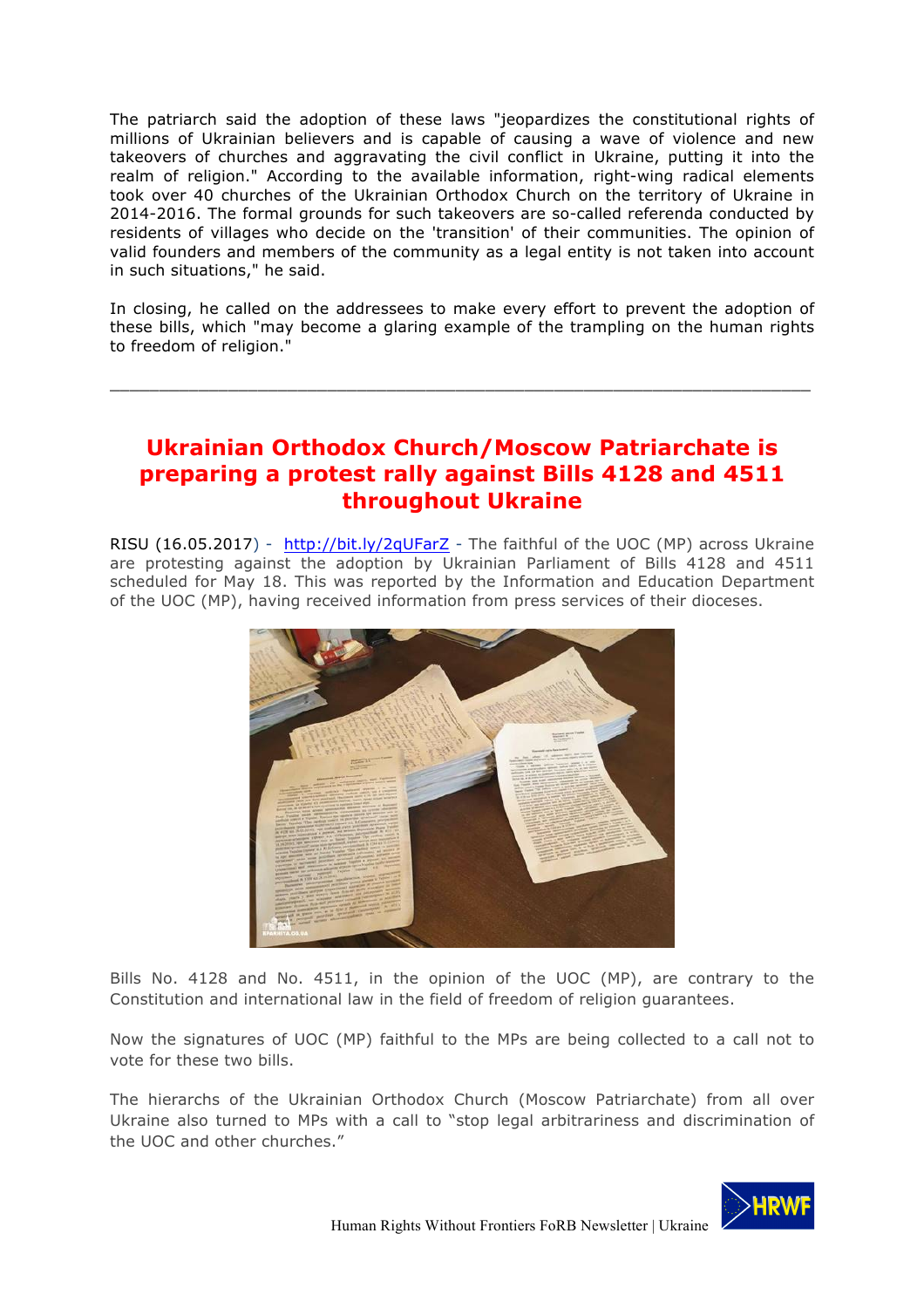According to the report of the UOC (MP), more than 52 thousand faithful of the UOC (MP) in Odessa region signed during one day an appeal to MPs of Ukraine from the region, so they did not vote in the Parliament for said anti-clerical laws. The believers are totally against interference in the internal activities of the church by the state.

The collection of signatures with the blessing of Metropolitan Agathangel of Odessa and Izmail (UOC (MP)) began on 14 May and will continue until the evening of May 15, after which all the collected signatures will be submitted to Kyiv, to Ukrainian MPs.

Metropolitan Luka urged the faithful of the Diocese of Zaporizhzhya UOC (MP) to collect signatures against the laws and to accomplish the feat of prayer and fasting in these days. He stressed that by such actions as lobbying anti-clerical laws, some public servants "are trying to involve not only our church but also our entire country into a whirlpool of Ukraine confessional war."

The Diocese of Zaporizhia of the UOC (MP) urged the faithful to come to the prayer standing on 17 May at 17:00 on Festivalna square in Kyiv.

When addressing his flock, the ruling bishop of Kirovograd diocese of the UOC (MP), Archbishop Ioasaf also noted that "the adoption of these laws brings Ukraine back to the totalitarian Soviet past, when the state controlled the church." "This is contrary to the fundamental principles of freedom of religion guaranteed by the Constitution of Ukraine and international legislative and regulatory acts adopted by it," he stressed.

During the Sunday sermon, Bishop Oleksiy of Pervomaisk of the UOC (MP) said the following words to faithful: "Today we are collecting signatures against the anti-clerical laws that the Parliament of Ukraine intends to adopt. Our elected representatives who have betrayed God and his people, want to adopt laws under which everything must belong to state and the authorities could appoint bishops and clergy in churches. "In this regard, he blessed to collect signatures to a petition to MPs of Ukraine until May 18 and daily read their prayer rule and to commit fasting.

## *RISU note*

We are referring to bill No. 4128 "On freedom of conscience and religious organizations" (on change of religious communities' subordination), which registered a clear mechanism by which religious communities can change their subordination to a particular parish.

One of the authors of this bill is Victor Yelenskyy, a religious expert, MP of the faction "People's Front", a member of the Parliamentary Committee on Culture and Spirituality.

"The law provides that a person, regardless of their religion, has the right to switch to another confession. No matter Orthodox or Catholic, this person can become a Buddhist and vice versa. Or, for example, a person attends the church of the Moscow Patriarchate, and wants to attend one if the Kyiv Patriarchate," says the MP, adding that the right to change faith is enshrined in all documents relating to the freedom of conscience and belief. This right is also enshrined in the Ukrainian law on freedom of conscience, but it is not spelled out how one can perform this transition."

Thus, the authors stresses, Bill No. 4128 is intended to set some more specific rules.